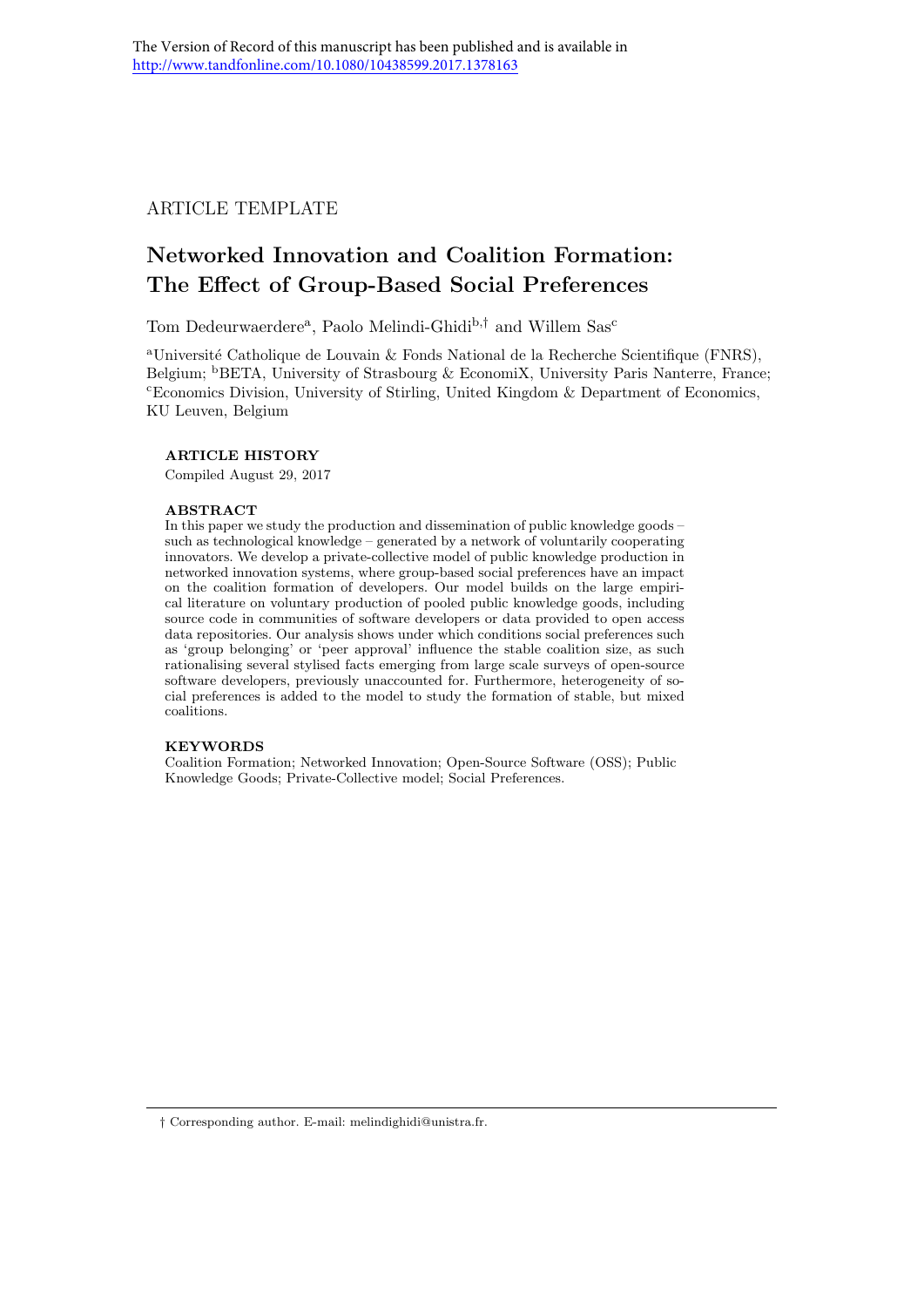# 1. Introduction

From the seminal work of Powell et al. (1996), a growing debate over the link between the process of innovation and social network formation has taken an important place in the literature on applied sciences.<sup>1</sup> More precisely, this literature has started to distinguish between innovation driven by collaborative relationships, as opposed to more competitive and market-based arrangements (Swan and Scarbrough 2005; Hardy et al. 2003). Along these lines, Phillips et al. (2000) suggest that "networked innovation" of this kind relies on neither market nor hierarchical mechanisms of control, but occurs through more horizontal relationships negotiated in communicative processes. Similarly, Abdirahman et al. (2014) consider networked innovation as intentional, interorganizational and inter-individual relationships oriented to knowledge creation. Sie et al. (2009) lastly, describe how a network of organisations – or individuals within organisations – will profit from each other's complementary knowledge by cooperatively sharing information or assets. The resulting partnerships between agents and/or organisations – formed by cooperatively sharing knowledge – are viewed as coalitions in this latter paper.

Moreover, as the information communication and technology revolution dramatically expanded the possibilities of this kind of distributed coordination and networked innovation, a tendency towards open development of technological knowledge took wing. Indeed, the functioning of large-scale digital networks highlights the prominent role played by voluntary contributions to the production and management of pools of intangible research resources, such as open source software or large-scale genomic databases. This is especially true in the early stages of research along the innovation and product-development chain, when access to multiple upstream inputs – including materials, literature and data – amongst a large number of decentralized contributors to the research process is essential (Reichman et al. 2016). Also, direct public availability of research results and innovations has proven to provide major socio-economic benefits for society.<sup>2</sup> As a result, a new type of good, namely public knowledge goods, has emerged in almost all scholarly disciplines and knowledge contexts (Reichman and Uhlir 2003; Benkler 2006). In general, these particular public goods, such as technological knowledge, have been defined as goods with non-exclusive access and use conditions, which are widely consumed by various communities or individuals (Hess and Ostrom 2007).

In this paper, we study the process of voluntary coalition-building geared towards the development and dissemination of public knowledge goods.<sup>3</sup> Traditionally, the economic literature has mainly focused on the production of public knowledge goods by governmental institutions, whilst less attention was given to the theoretical basis of public knowledge goods produced by individual agents contributing voluntarily to communities, such as open source software communities or research exchange networks. As a result, and despite a large body of empirical research which has shown the effectiveness of voluntary mechanisms for the production of public knowledge goods,<sup>4</sup> the exact ways in which coalitions can overcome the initial free-rider problem undermining technological development are as yet not fully clear. As we will argue, the group-based benefits to knowledge creation which are interlinked with the cooperative, joint process of networked innovation, will play a crucial part in this process.

In short, we approach the process of networked innovation from the point of view of public good theory, where two important features of successful economic and institutional cooperative arrangements stand out. Moreover, and even though both of these features – which we describe in detail below – would apply to a broad set of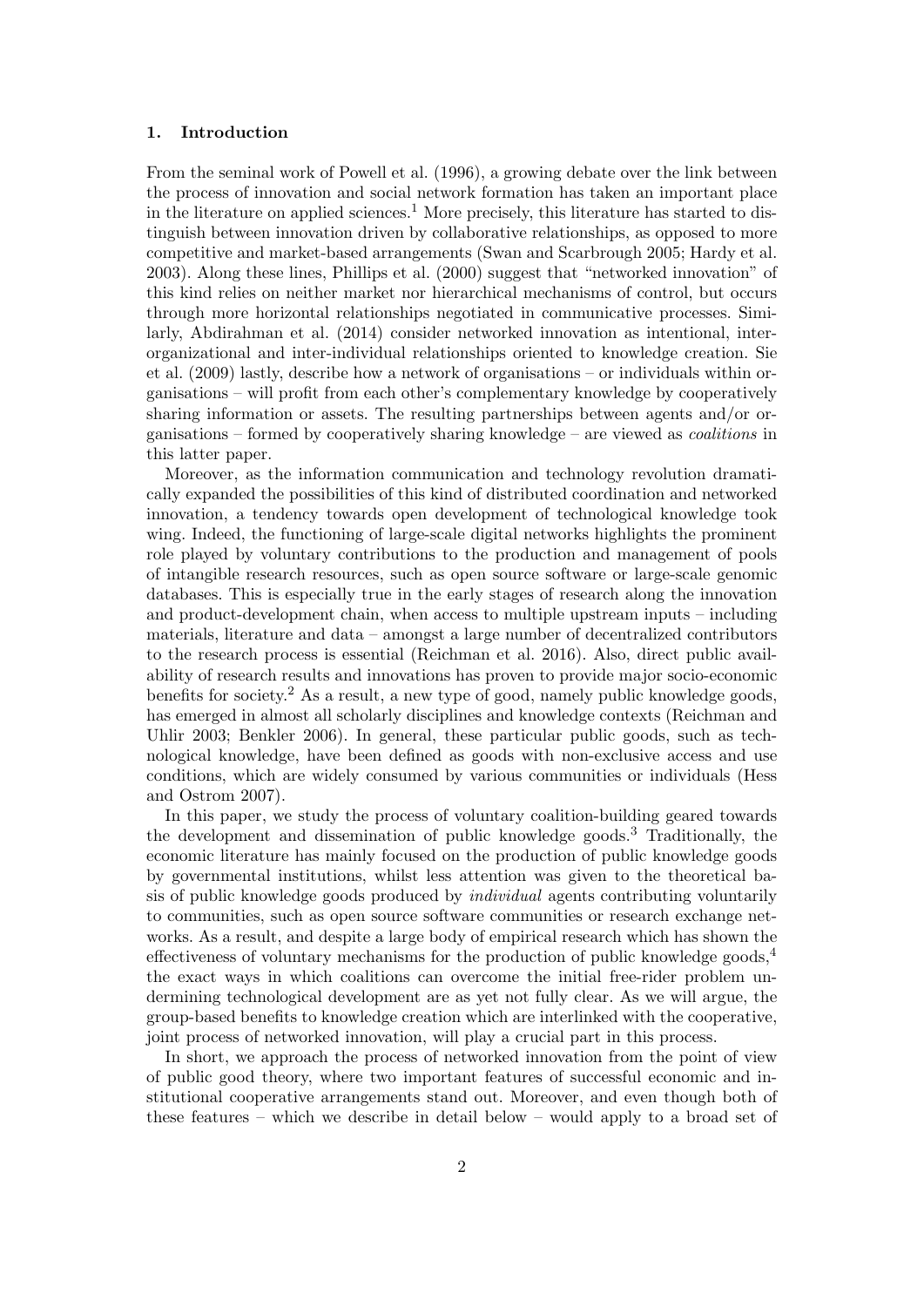voluntary pooled public knowledge goods, we focus on one of the most well studied and prominent cases to illustrate and rationalise our findings: open source software development.

First of all, the importance of reaching an adequate group size for knowledge generation to proceed – often highlighted in public good theory as a necessary condition for voluntary cooperation – also materialises in the open source context. Indeed, as shown in a recent large-scale survey by Schweik and English (2012), the formation of coalitions with a certain minimum size is needed for software developers to effectively pool their efforts and contributions. In other words, only if the aggregate level of the produced public good is high enough – through attracting a sufficient number of contributors with appropriate expertise for selected tasks – will developers be motivated to voluntarily contribute to the development of a project. Furthermore, when such a minimum coalition size is reached, this size will theoretically also be the equilibrium size. Since other agents can free-ride on the public good once it is produced, there is no economic incentive for them to join the contributors' group. This duality between the core group of user-developers on the one hand and the broader user group on the other, is a well-known pattern that is observed in open source development projects as well (Raymond 1999). In these projects, the group of user-developers grows until the group-size is sufficient for the task at hand, as also described above, while the broader group of software users continues to grow beyond that size.<sup>5</sup>

Second, private benefits to knowledge production often influence the willingness of agents to participate in a cooperative process. In the context of open source development, Hippel and Krogh (2003) show that public knowledge generation in effect brings about both aggregate public and non-market, private benefits for developers. The latter private benefits then include problem solving, learning and enjoyment, higher citations for researchers through increased visibility, or access to new personal competencies by joining a community with high-level expertise. As a consequence, developers contributing to public knowledge pools will logically be driven by both the public as well as the private benefits of knowledge production.<sup>6</sup> It is precisely this latter feature of public good theory which we will extend in what follows, by considering the kind of social preferences that are specifically related to the cooperative nature of networked innovation. Allowing for social preferences which can interact with the public and private benefits described above, thus provides our model with its novel feature.<sup>7</sup>

Indeed, the role of public and private benefits when group-related social preferences also affect agents' willingness to join a coalition producing public goods, remains unaddressed in the literature. Public knowledge good development is no exception in this respect, yet there are good reasons to believe that social preferences are an important driver alongside the purely private and public benefits of networked innovation (Dedeurwaerdere et al. 2016). As shown by Dalle and David (2008) in the particular case of open source development for example, reaching a 'quasi-stable' stage of a community of contributors generating an evolving code-base, is best explained by the joint involvement of several classes of participants with different mixes of privately and socially motivated agents. In three of these classes social preferences play an explicit role, where developers are either driven by peer esteem (so-called 'kudos' seekers), group related learning opportunities (so-called social interaction seekers), or both. In other words, when group approval or group belonging are important to agents, private benefits of knowledge production can transcend the purely individual level studied in earlier work, $8$  and also interact with a group-based dimension. In short, we believe that the process of coalition formation in networked innovation systems also depends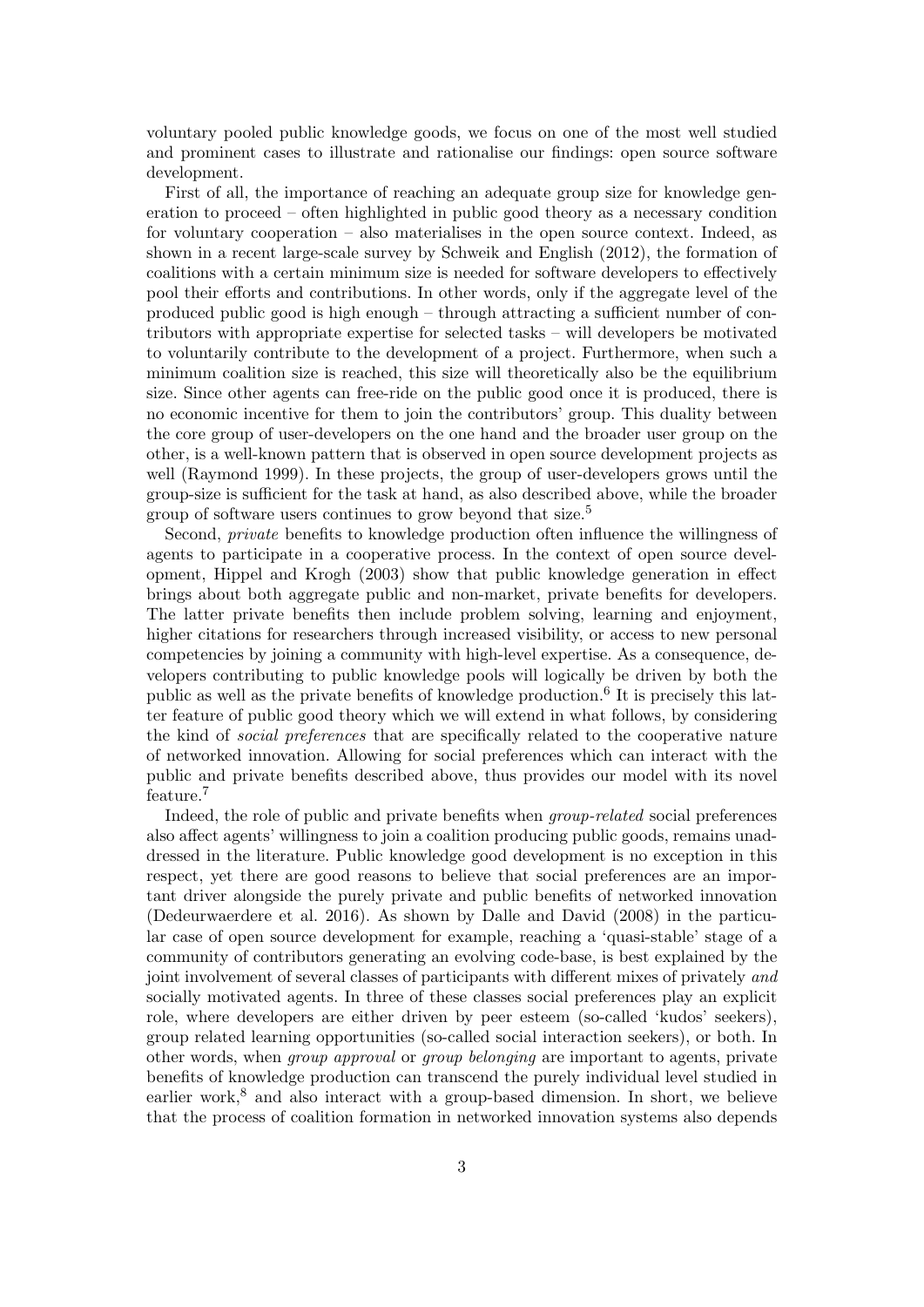on the characteristics of the network's members, which are to a large degree given by their various group-based preferences.<sup>9</sup>

To study the role of social preferences in this context, we develop a theoretical model of coalition-building in networked innovation systems aimed at technological knowledge production. Also, and as far as we can tell, we are the first to investigate the effect of group-based social preferences on this kind of bargaining processes set to overcome social dilemmas. Our approach draws on the private-collective incentive theory of Hippel and Krogh (2003), developed within the wider context of "user-based innovation". We then complement this perspective by building on the theory of grouprelated internal motivations, as well as the social psychology literature analysing social preferences, extra-role behaviour and organisational citizenship behavior (LePine et al. 2002). Our main finding is that the private benefits of public knowledge production can have contrasting effects on coalition formation. First, and in line with earlier work, private benefits bring about smaller coalitions since the public benefits of knowledge are needed less to overcome its production costs. However, and especially when group approval is more important to developers, larger private benefits – such as private learning and enjoyment, higher citations, increased visibility, or improved competence – can lead to bigger coalitions as well. In this case cooperation in networked innovation systems is perceived more as purely self-interested rather than as a contribution to society, with the result that knowledge production is considered less of an achievement by other developers. Consequently, and given a developer's sensitivity to the approval of his coalition members, larger public benefits produced by a bigger coalition are needed. This precisely to compensate for the reputational losses suffered by developers which enjoy large private benefits, but find group approval important.

In other words, whether a coalition is made up out of developers deriving large private gains from peer-approved knowledge production – such as the 'hackers' discussed further on – or exhibit social preferences for contributing to the group's social identity – such as the 'social learners' introduced below – makes a difference in terms of stable coalition size. Also, as the group-based social preferences become more pronounced across the board, joining the coalition simply becomes too alluring for non-members. Developers then rally around ever higher group-induced welfare levels, up to the point that the grand coalition is the only stable coalition.

Lastly, we study a population composed of multiple developer types, each with different social preferences. We show that, in line with earlier findings by Dalle and David (2008), smaller groups with homogeneous social preferences can overcome the social dilemma by broadening their base. This results in larger, more heterogeneously composed coalitions, made up out of diverse sub-groups.

The rest of the paper is organised as follows. Section 2 provides the basic motivation of our analysis and elaborates on the supporting literature. Section 3 theoretically analyses how social dilemmas of public knowledge production can be overcome through coalition formation in a private-collective model, allowing for social preferences. In Section 4 we present an application of the model assuming heterogeneous social preferences. Section 5 concludes.

# 2. Motivation

To fully grasp the predictions of our theoretical model introduced below, we first look at the personal attributes and behavioral patterns of real-life open-source software developers. The extensive survey data on socio-psychological motivations in this specific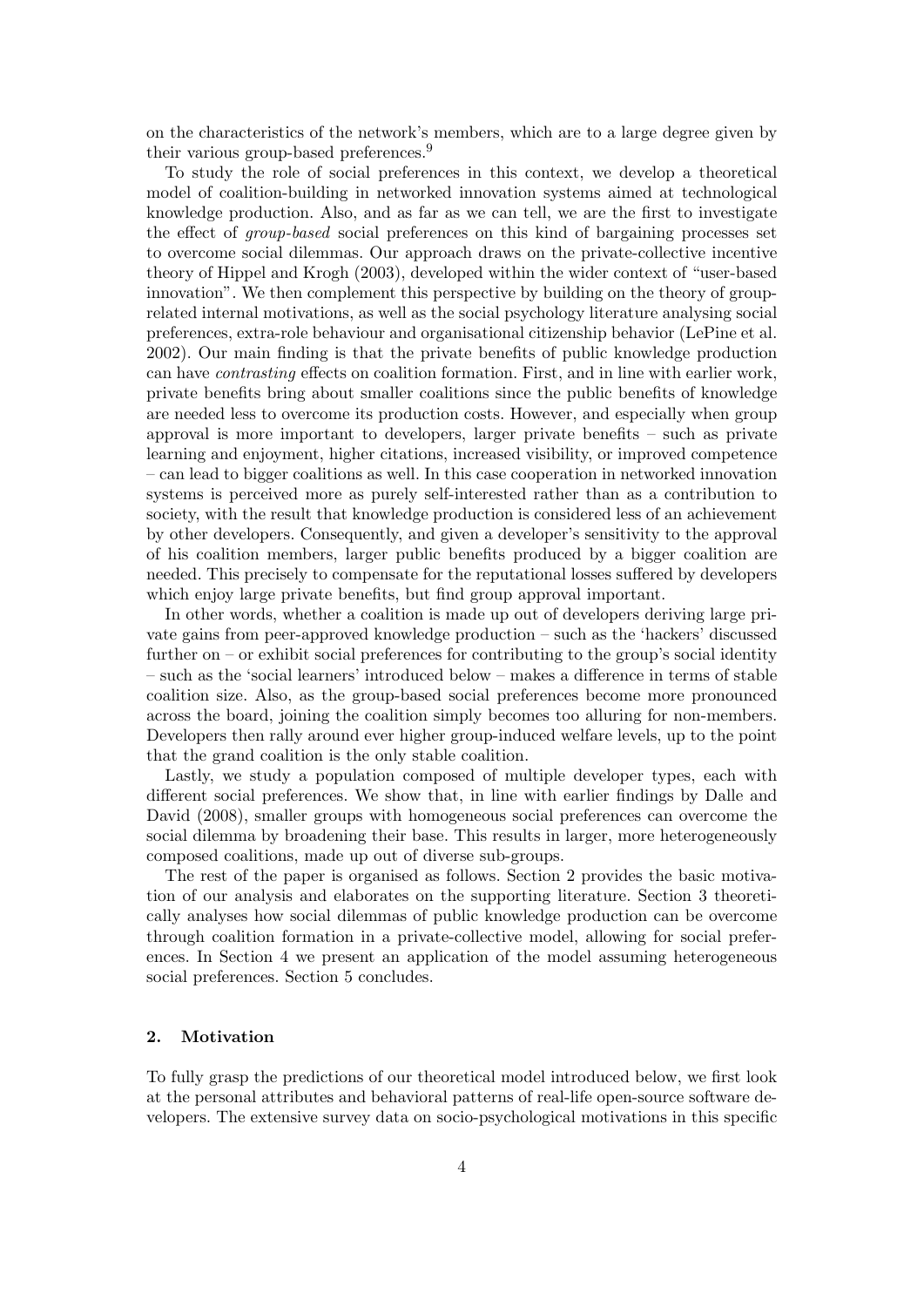field allows us to illustrate how the interplay of social preferences and private benefits can influence the process of coalition formation in networked innovation systems, aimed at the generation of public knowledge goods. As in Dahlander and McKelvey (2005), the scope of our model goes beyond existing developer groups, and considers every researcher/innovator with the skills to potentially contribute to a networked innovation system such as a digital development process. The more general question then becomes why the latter would join such a networked coalition of developers to begin with, which determines the stable coalition size.

## 2.1. The Case of FLOSS Developers

The FLOSS-US 2003 survey is a web-based survey, generating a wealth of data on motivations and reasons for developers to begin to work on Free/Libre, Open Source Software (FLOSS) projects (David and Shapiro 2008). Using this data, David and Shapiro (2008) classify the respondents according to their distinct motivational profiles by hierarchical cluster analysis (see figure B.1 in appendix). In addition, whenever possible, the respondents in each cluster are also matched to projects of known membership sizes, revealing that the fractions of respondents from each motivational cluster for the large and the very small project ranges are different (see figure B.2 in appendix). Now, two major outcomes from this study cannot readily be explained in a model without social preferences.

The first point is related to the contrasting effects of social preferences on coalition formation, specifically in the case of low versus high direct private returns for the members of the coalition. As can be seen from the study of David and Shapiro (see figure B.2 in appendix), the three clusters where group-based social preferences are at work – the "social learners", "social programmers" and "user/innovators" – are present both in the small and large ranges of the project sizes. Stable coalitions of the smaller and larger kind are thus equally spread, and this compared to other clusters which are only present in the large ranges. This is consistent with the intuition that group belonging and peer approval foster cooperation in situations of social dilemma. In contrast, the cluster of "aspiring hackers", which is composed of " $[...]$  individualist, materially motivated programmers, which take part in FLOSS in the interest of a future career" (David and Shapiro 2008), is more present in the large-size groups than in the small-size groups. For hackers, the willingness to join a coalition depends more on the purely private benefits from knowledge production – such as job market signaling and human capital accumulation – rather than group-based social benefits (Lakhani and Wolf 2003; Raymond 1999). The question then becomes why these aspiring hackers participate more in the larger projects, whilst the literature on coalition formation would predict the exact opposite outcome given the sizeable private benefits from contributing. Our model provides some intuition here.

The second point concerns the formation of heterogeneous coalitions to overcome social dilemmas, when homogeneous groups are too small to form viable coalitions. Figure B.3 in appendix gives the matrix for developers' movements among projects of different membership size. In reading these data, it is reasonable to assume that on average developers in their first project derive higher personal learning and problem solving benefits, i.e. higher direct private benefits, compared to the involvement of these same persons in their second and/or most recent project (David and Shapiro 2008). As a result, and on average, developers in second stage projects show a higher probability to go to larger FLOSS projects to compensate for the loss in private ben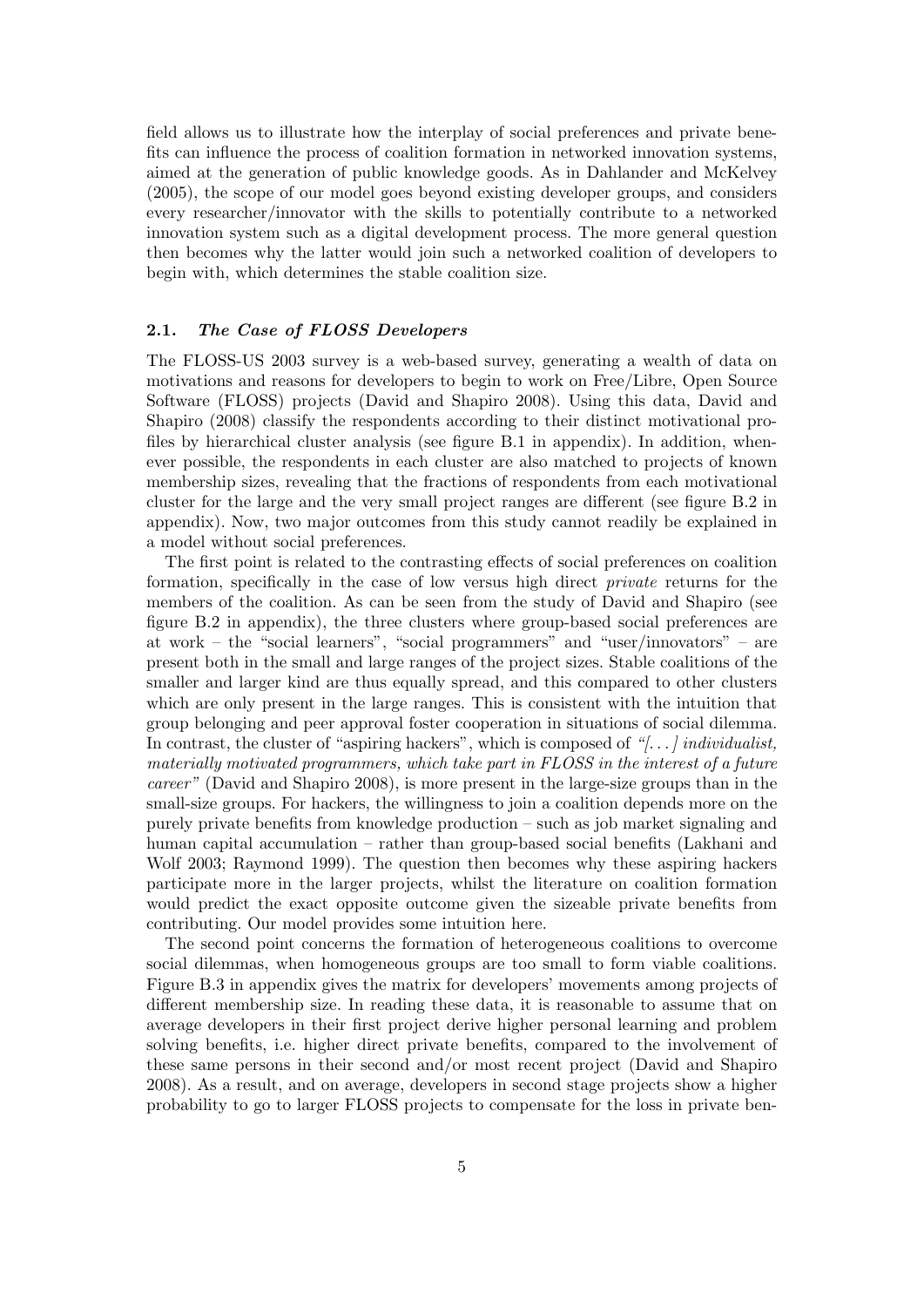efits, since the individual marginal return on the aggregate public good will be higher in larger projects.

In particular, this result is valid both for agents that were involved in the first stage in small groups, which are likely to be homogeneous, or in medium groups, which include both homogeneous and heterogeneous cases. The first case corresponds to homogeneous groups that extend to heterogeneous groups to reach the stable coalition size, which we will explicitly model in section 4 below. The second case corresponds to the increase in optimum group size for heterogeneous coalitions, where the private return component of the contribution to the public good is also decreasing. Either way, the interpretation so far coincides well with the literature on coalition formation: smaller private benefits imply larger coalitions. However, a certain amount of developers in the FLOSS database continues to work on projects of equal, or even smaller size as well. Also here, our model offers an explanation, further rationalising the process of mixed coalition formation.

In short, our model will frame most of these – often seemingly contrasting – dynamics and pinpoint where the private benefits of knowledge production and social preferences can interact. This to provide a fresh perspective on how networked innovations take shape in a private-collective setting.

#### 2.2. Supporting Literature

Whilst a large theoretical literature has studied endogenous coalition formation among countries grappling with global environmental problems, $^{10}$  or among research units seeking competitive funding,<sup>11</sup> we focus on voluntary contribution to *public goods* production.<sup>12</sup> As pointed out in the introduction, and adding to this latter public goods perspective on coalition formation, we focus on public knowledge production in the context of networked innovation systems. From the seminal works of Arrow (1962) and Stiglitz (1999), the global public good character of scientific and technological knowledge has already been largely analysed in the public economic literature. Following the latter, we consider a situation where innovators, such as software developers, face a social dilemma so that – as is the standard initial position in any public good game – their dominant strategy will be non-contribution to the production of the public knowledge good. The aim of the model is then to investigate how social preferences influence the bargaining process shaping eventual coalitions, which are set to overcome this social dilemma.

To allow for social preferences, we draw on the private-collective incentive theory developed by Hippel and Krogh (2003). In line with their extensive case study research, we assume that  $\langle \ldots \rangle$  contributors to a public good can inherently obtain private benefits that are tied to the development of that good. These benefits are available only to project contributors and not to free riders and represent a form of selective incentives for project participation that need not be managed by collective action project personnel' (Hippel and Krogh 2003).

This approach chimes well with the general theory of joint products proposed by Cornes and Sandler (1984, 1994), and further developed by Kotchen (2006, 2009) and Vicary (1997, 2000). One of the main contributions here, is that free-riding over other agents' contribution to public goods decreases when these same goods also provide contributors with private benefits.<sup>13</sup> Now, by introducing evidence from social psychology on the role of group behavior, we extend the scope of these private benefits beyond the purely individual frontier, and thus explore their interaction with group-based so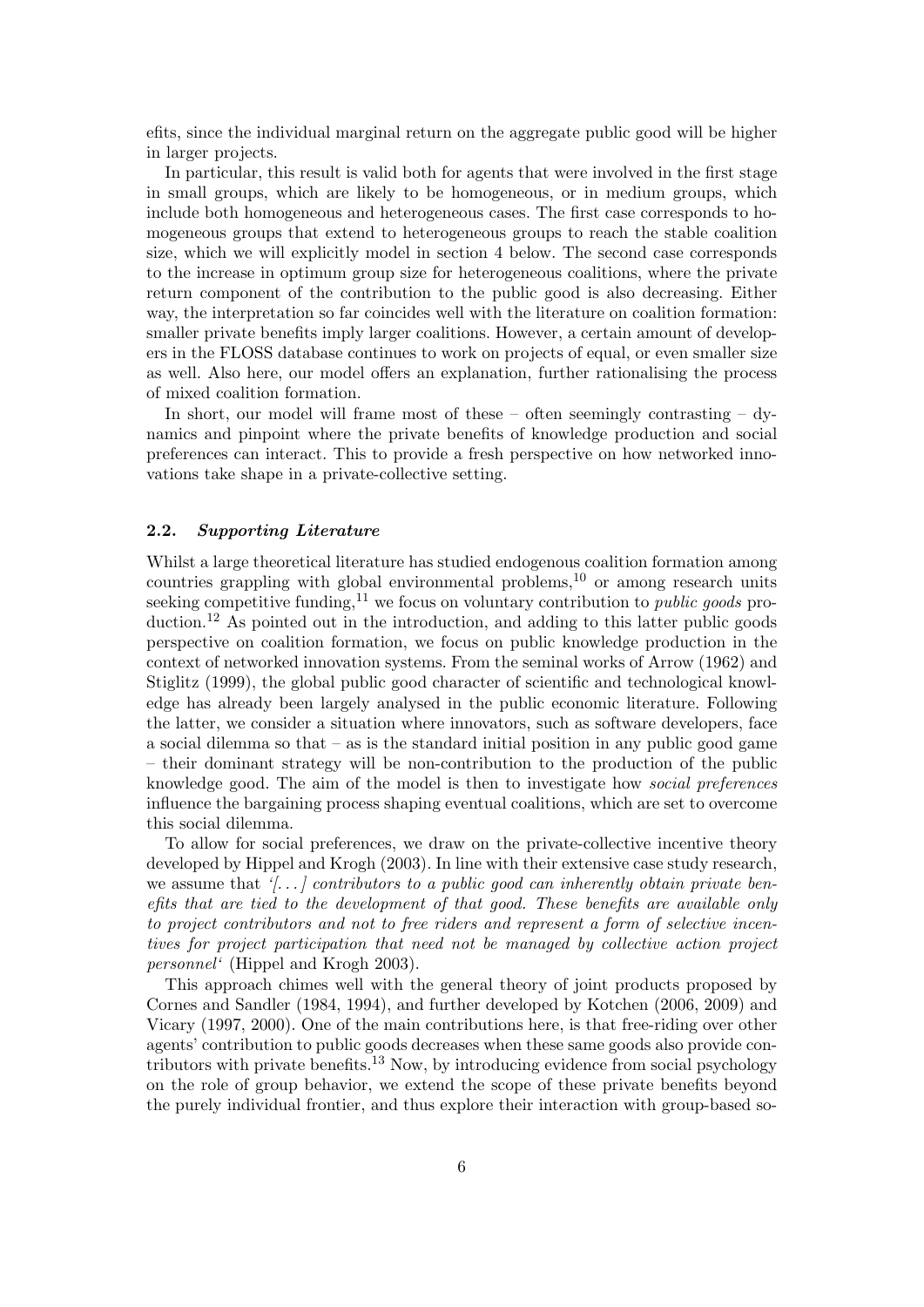cial preferences. What is more, since the benefits deriving from such preferences are group-related, they will be conditional on coalition-membership.

The literature in social psychology highlights two key dimensions of social preferences that play a prominent role in group behavior: *group identity* related to the collective goals realised by a group or community, and peer approval of pro-social attitudes. First, studies provide compelling evidence that the longing for a positive social group identity is a key determinant of engagement in group behavior. Social psychological experiments have shown that social group identity is even in many cases the most important explanatory factor to account for various types of group related motivations such as procedural justice, fairness and supervisor ratings (Blader and Tyler 2009; Wit and Kerr 2002). The second type of social preference that plays an important role in group engagement is the social approval for individual pro-social attitudes and behavior (LePine et al. 2002). These individual pro-social reputation effects have also been studied extensively in the context of overcoming social dilemmas (Suurmond et al. 2004; Bolton et al. 2005).

Lastly, especially this latter dimension of reputation effects is reminiscent of the social exchange approach modelled by Holländer (1990), where voluntary cooperative behavior is assumed to be motivated by social approval. This approval is conceptualised as an emotional activity of appreciations: emotions, feelings, but also verbal expressions are in this sense modelled as having a stimulus power  $s(b)$ , prompting emotional reactions that measure the subjective value of cooperative behavior b. We will follow a similar approach in what follows, using linear relationships for simplicity.

#### 3. The Model

Consider a community of  $n > 2$  developers interacting in a common environment, potentially pooling their efforts in networked innovation systems to produce a certain amount of public knowledge goods, such as technological knowledge, expressed by  $q_i$ for each developer i. To model the decision-making driving this innovation process, we follow the approach pioneered by Hoel (1992), Carraro and Siniscalco (1993) or Barrett (1994), which boils down to modelling two stages under perfect and complete information. A 'contribution' public good game in the second stage, where each developer decides how much to contribute to the public knowledge good, is preceded by a 'membership' game in the first stage, defining coalition formation. The latter should be seen as an announcement game where, by taking into account the behaviour of others, a developer either announces to team up with colleagues in a coalition, or not.<sup>14</sup> We furthermore assume only one coalition can be formed, so that developers who are not joining this coalition are assumed to act as singletons. This is a standard assumption in the economic literature on climate agreement negotiations,<sup>15</sup> and chimes well with the context of voluntary networked innovation, usually clustered around the development of one specific application or idea.

Working towards a subgame perfect equilibrium, we start out with the contribution game in the second stage in what follows, taking the strategic combinations of cooperation decided on in the first stage as given.

#### 3.1. Contribution Game

Depending on whether a coalition of s members  $(s = |S|)$  is formed in the preceding membership game, and whether developer  $i$  is a member of this coalition, his utility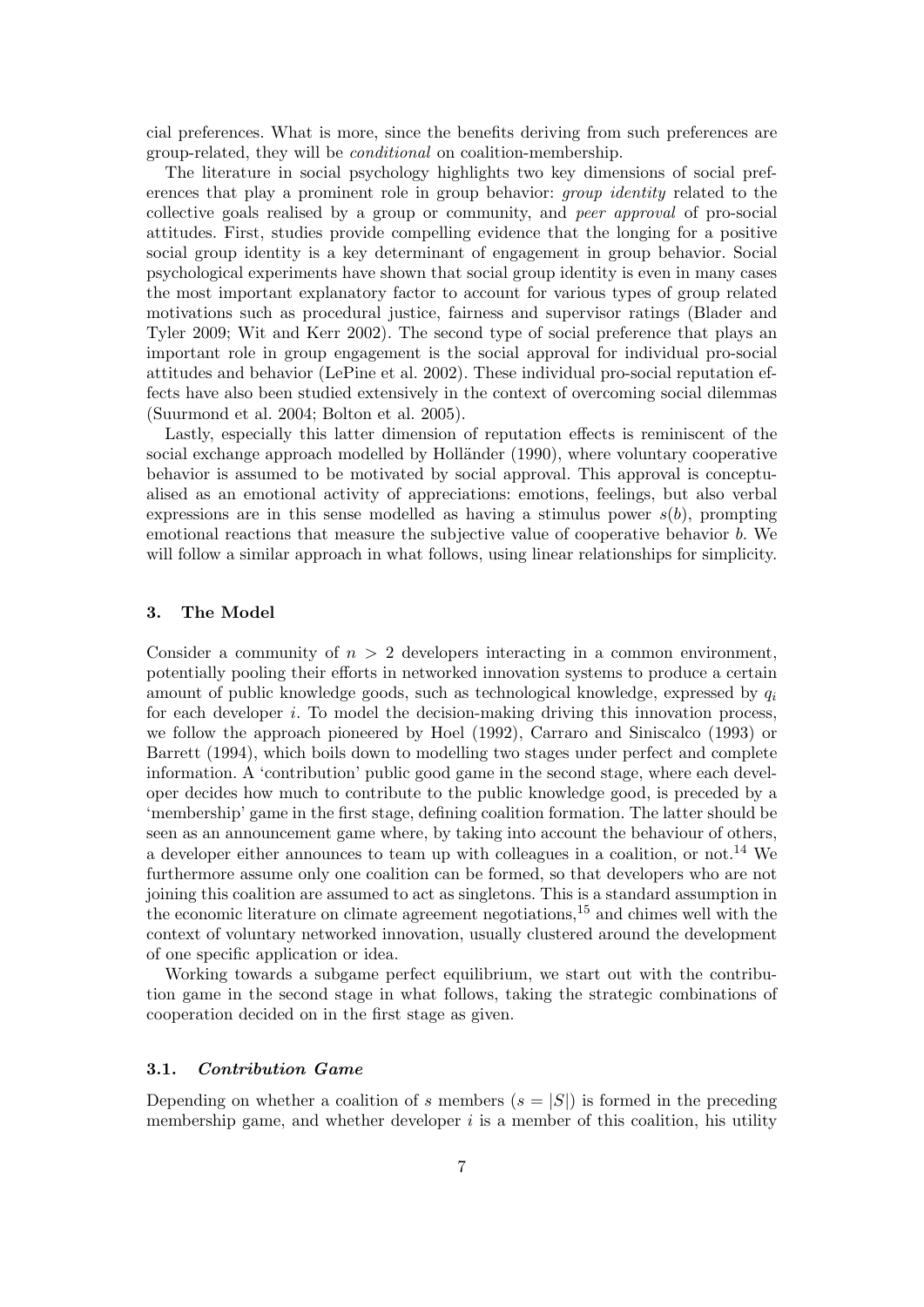is defined by

$$
u_i = \begin{cases} b \sum_{j=1}^{n} q_j - cq_i + \alpha bq_i & \text{if } i \notin S \text{ or if } S = \varnothing \\ b \sum_{j=1}^{n} q_j - cq_i + \alpha bq_i + q_i (\beta + (b - \alpha b)\theta) & \text{if } i \in S \end{cases}
$$
(1)

where the public good character of the benefits to overall knowledge production  $b\sum_{j}^{n}q_{j}$ depends on total production  $\sum_{j=1}^{n} q_j$ , and the unit cost of production is given by  $c > 0$ . The purely private, 'ancillary' benefits derived from knowledge production – such as problem solving, learning, increased visibility or access to expertise – are then denoted by  $\alpha bq_i$ , with  $\alpha > 0$  measuring the weight which ancillary benefits receive in developer welfare. For simplicity and mathematical convenience, and following Finus and Rübbelke (2013), we have thus implicitly assumed the same functional form for primary benefits and ancillary benefits, namely  $f(q_i) = bq_i$ , with  $b > 0$  the marginal benefit of producing the knowledge good. For similar reasons, we assume developers are ex-ante symmetric, i.e. they all share the same utility function. However, depending on whether they join the coalition or not, they may enjoy different levels of welfare ex-post.

This latter point becomes clear when considering the group-related social benefits we mentioned above, which accrue only to developers working in a coalition producing technological innovation. The sense of 'belonging' to a larger group striving to achieve the same goals, which we defined above as contributing to the *group identity*, is given by  $\beta > 0$  in (1). The degree to which fellow coalition members appreciate individual contributions to this group effort, what we called *pro-social reputation* building above. is marked by  $\theta > 0$ . The larger the divide between the marginal 'social' benefit of production b and the purely individual benefit captured by  $\alpha b$ , the more an individual contribution is perceived as an achievement by group members. Reputation effects of this kind are also modelled by Holländer (1990) as mentioned earlier, where voluntary cooperative behavior is assumed to be motivated by social approval. This approval is conceptualised as an emotional activity of appreciations: emotions, feelings, but also verbal expressions of group members prompt reactions that measure the subjective value of cooperatively developing public knowledge, i.e. as a function of  $b - \alpha b$ .<sup>16</sup>

We can now go over the possible outcomes of the game, given every possible strategic combination decided on in the membership game taking place in the first stage. Assume first that all developers play simultaneously and non-cooperatively. The Nash equilibrium is then derived by computing the fixed point of the developers' best response correspondence, yielding a unique payoff vector  $u^o = u(q^o)$ .<sup>17</sup> Instead, when developers decide to produce the knowledge good by forming a coalition, we assume a bargaining process works towards the Pareto optimal outcome. This process may result in a coalition of s members, where s goes from 2 to n, in which case the grand coalition forms. The cooperative outcome of this game is given by the Nash bargaining solution,<sup>18</sup> with the non-cooperative equilibrium pay-off vector  $u^o = (u(q_1^o)...u(q_n^o))$  as the threat point of the bargaining process.<sup>19</sup>

Following Kolstad (2007) or Finus and Rübbelke (2013) – and without loss of generality – we normalise the strategy space to  $q_i \in (0, 1)$  so that there are essentially only two possible strategies for each developer i to play: 'produce knowledge'  $(q_i = 1)$  or not  $(q_i = 0)$ . Now, to model a social dilemma, we assume the social optimum where everyone works together is different from the non-cooperative equilibrium, and impose the following two assumptions.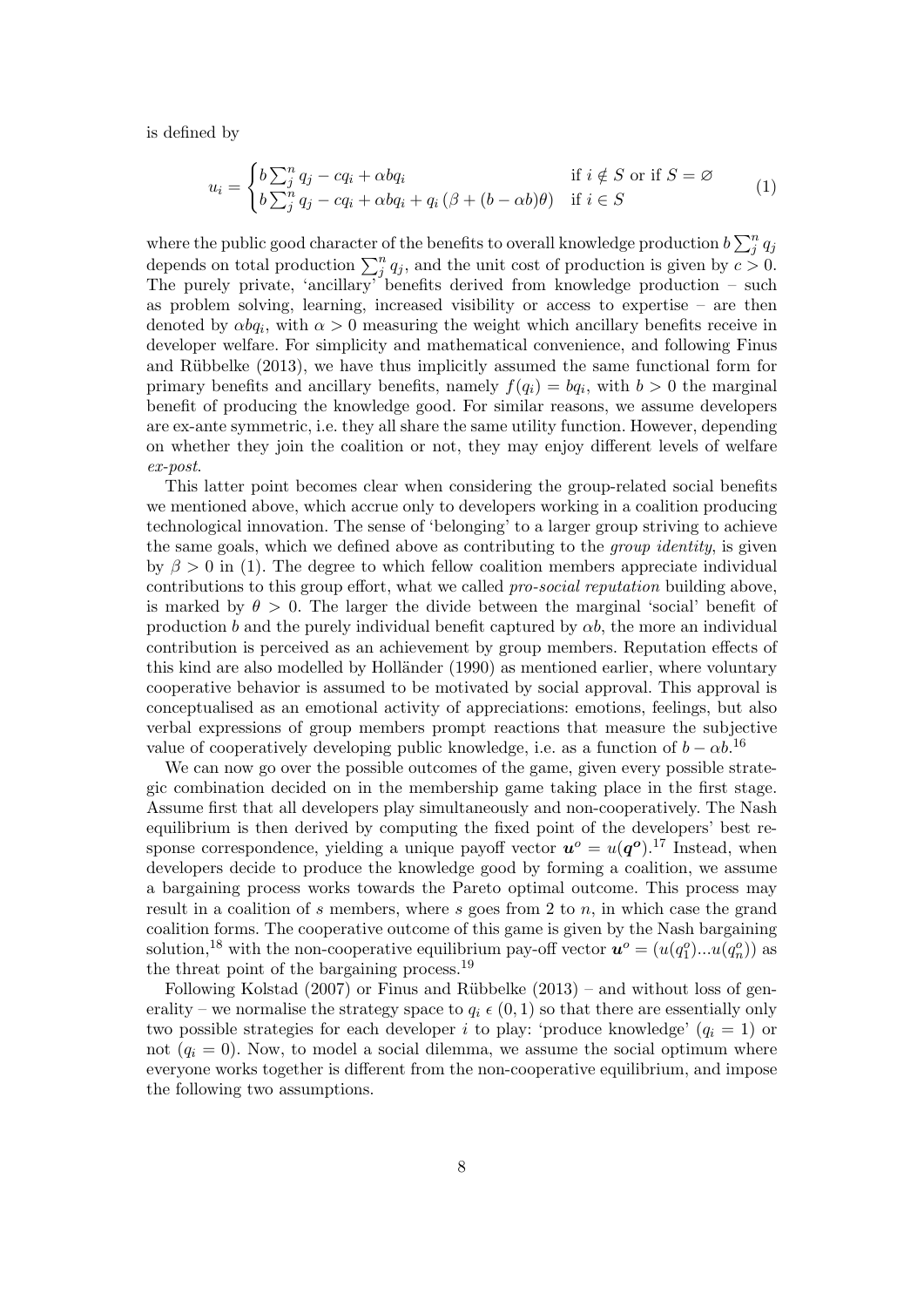Assumption 1. When all developers cooperate, a sufficient condition for knowledge production  $(q_i = 1)$  to be an equilibrium choice in the grand coalition is given by

$$
nb + \alpha b - c + (\beta + (b - \alpha b)\theta) \ge 0.
$$
 (2)

In other words, assumption 1 makes production profitable if all developers cooperate in the grand coalition. To arrive at a social dilemma, the opposite will have to be true when developers do not cooperate.

**Assumption 2.** For developers not to contribute  $(q_i = 0)$  in the non-cooperative Nash-equilibrium, we need that

$$
b + \alpha b - c < 0. \tag{3}
$$

Combining both assumptions, we arrive at the typical prisoner's dilemma outcome: production pays from a global, social perspective but not from an individual one. The question then becomes whether developers will choose to cooperate to overcome this social dilemma. We investigate the stability of such a coalition in the next section.

## 3.2. Membership Game: Stability and Profitability of Coalitions

Each individual developer considers the possible choices (cooperative or noncooperative) of his counterparts, and his subsequent outcomes defined in the contribution game. A coalition of s members can then only form if technology production pays off, i.e. if the benefits of each contributing member  $u_i^M$  outmatch the payoffs under the non-cooperative outcome given by  $u^o$ . This kind of *profitability* is guaranteed by

$$
u_i^M = sb + \alpha b - c + (\beta + (b - \alpha b)\theta) \ge u(q_i^o) = 0,
$$
\n(4)

where, because of (3), non-cooperative developers set an equilibrium production choice of  $q_i = 0$ , and derive zero utility as a result.

Naturally, the fact that cooperative knowledge production is profitable, is only a minimum requirement for any coalition to form. The main issue undermining coalitionformation is free-riding by non-producers. Here, developers have the incentive to let others form the coalition but share in its produce, without contributing themselves. A coalition will by consequence only form if it is both

Internally stable: 
$$
u_i^M(s) \ge u_i^{NM}(s-1) \quad \forall i \in S,
$$
 (5)

and

$$
Externally stable: u_i^{NM}(s) > u_i^M(s+1) \quad \forall i \notin S,
$$
\n
$$
(6)
$$

where  $S$  again denotes the set of coalition members, and where we assume that if a developer is indifferent between joining the coalition or staying outside, she will join. This notion of stability draws on the oligopoly literature, where a cartel is defined as stable when there are no incentives for any individual members to leave nor any outsiders to join (d'Aspremont et al. 1983).<sup>20</sup> In this sense, when a coalition s is internally stable, then coalition  $s - 1$  is externally instable as outsiders will want to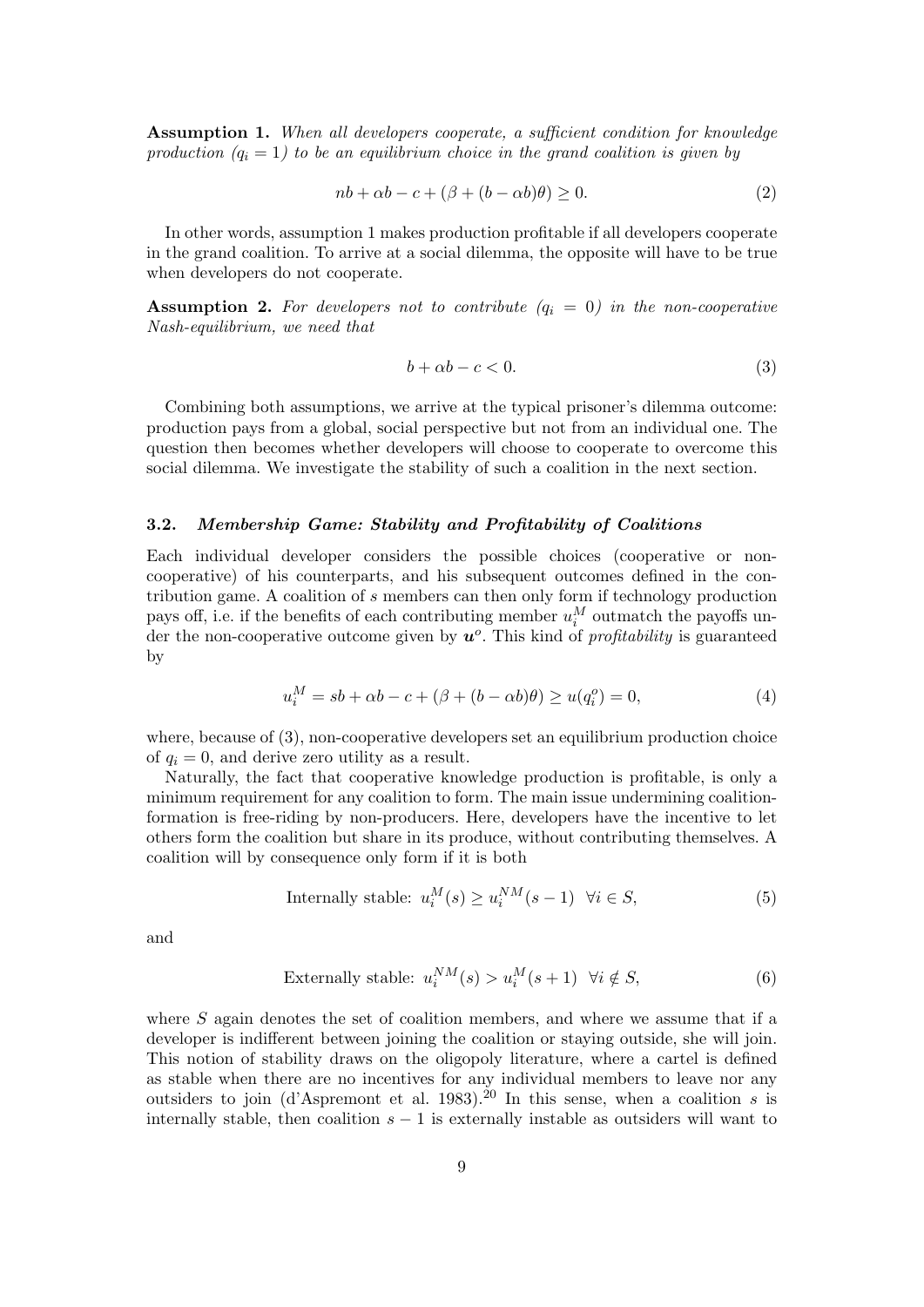join. On the other hand, if that same coalition  $s$  is externally stable, then coalition  $s + 1$  will be internally unstable since coalition members will want to leave.

Employing the notion of stability given by  $(5)$  and  $(6)$ , we can now verify whether a coalition formed in our setup would be stable. Doing so, we first define the following assumption on the group-based preference structure.

**Assumption 3.** The group-based social preferences expressed by  $\beta$  and  $\theta$  in (1) are such that

$$
b + \alpha b - c + (\beta + (b - \alpha b)\theta) < 0. \tag{7}
$$

Since we know from (3) that  $b + \alpha b - c < 0$ , this assumption implies that social preferences will be less pronounced than the individual preferences for the knowledge good itself, captured by the public and private benefits of production, b and  $\alpha b$  respectively. The latter assumption is then used in appendix to prove proposition 1 below, summarising our main stability result.

**Proposition 1.** If the social benefits of cooperating in group are not too pronounced, so that assumption 1 holds, a stable coalition of  $s^* < n$  members forms. Its break-even point of profitability is given by

$$
s^* = \frac{1}{\gamma} - \alpha - \left(\frac{\beta}{b} + (1 - \alpha)\theta\right),\tag{8}
$$

with  $\gamma = b/c$ . If group-based benefits are larger, and assumption 1 is violated, the grand coalition forms.

What the proposition shows, is that when social preferences are less pronounced than the preference for the knowledge good itself -as well as for the private benefits  $\alpha b$ deriving from it- a stable coalition of size  $s^* < n$  will form. In this case, proposition 1 predicts that higher public benefits of public knowledge measured in terms of costs of production  $\frac{b}{c}$  (=  $\gamma$ ), lead to smaller coalition sizes. Because of the widening gap between benefits and costs, less developers are needed to make cooperative production profitable. A standard result in the literature.

Contrary to a model omitting social preferences however, the effect of the private benefits  $\alpha bq_i$  are ambiguous here. On the one hand, the private benefits bring about smaller coalitions since public benefits of knowledge  $b\sum_{j=1}^{n} q_j$  are needed less to overcome production costs. On the other hand, when group approval of individual achievements expressed by  $\theta$  is important  $(\theta > 1)$ , a larger weight  $\alpha$  leads to larger coalitions ceteris paribus. Here then, since cooperation is perceived as being based more on self-interest than on altruistic motives, the larger private gains undercut the extent to which knowledge production is considered by peers as a social achievement. Public benefits from technological knowledge will in this latter case be needed more to uphold developer welfare, resulting in larger coalitions. However, more pronounced preferences for group identity building, captured by  $\beta$ , will mitigate this effect.

In other words, if developers incur considerable private gains from public knowledge production in networked innovation systems, and find peer approval to be important, our model predicts larger coalitions. This coincides with the larger presence of the "aspiring hackers" in the bigger projects of the FLOSS data described earlier (see figure B.2 in appendix), since hackers in general are considered to have a lot to gain individually, but care less for group belonging or identity than they do for peer ap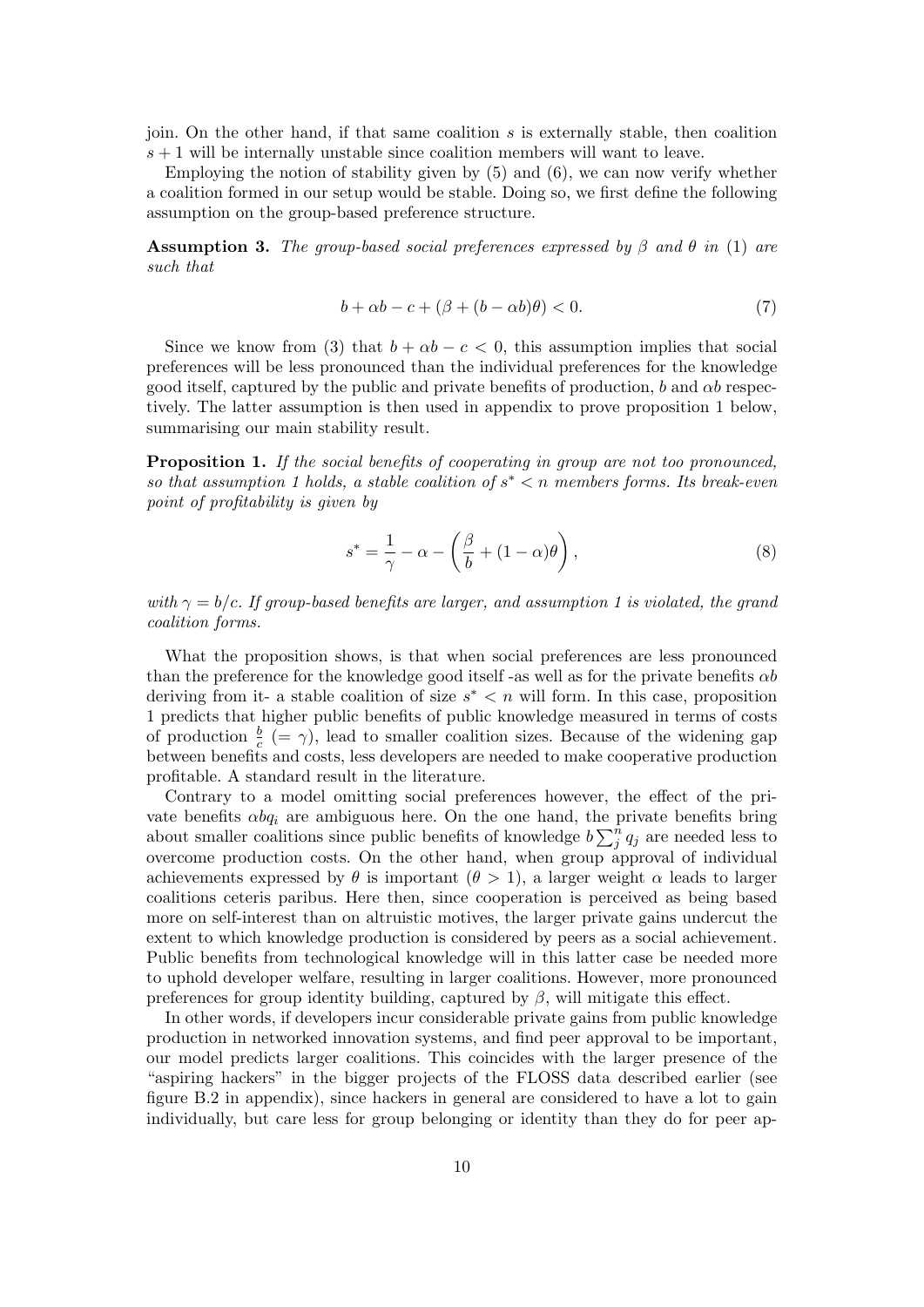preciation (David and Shapiro 2008). Indeed, Lerner and Tirole (2002) consider the participation of hackers as driven by the clear objective to create an external reputation of their expertise. Dalle and David (2008) reach a similar conclusion regarding the category of social hackers, drawn by the community recognition and esteem of technically challenging tasks. Conversely, when coalition members also exhibit strong social preferences favouring group identity building, such as the social programmers or learners in the FLOSS database, smaller coalitions are more likely to form alongside bigger ones, depending on the importance attached to peer approval and the size of the private gains.

Lastly, when group based preferences are large enough to switch around condition (3), joining the coalition simply becomes too alluring for all non-members. In this case, more and more non-members would want to join the coalition and enjoy the individual and group-based benefits. This process continues until every single developer has joined the coalition and the grand coalition forms, so that  $s^* = n$ .

## 4. Heterogeneous Social Preferences

Importantly, and even when group-based preferences are such that assumption 1 holds, a stable coalition of  $s^*$  members – as defined in proposition  $1 -$  will not form if the community in question lacks the numbers, so that  $s^* > n$ . In this case, the question becomes whether a larger, yet inevitably more heterogeneous community could overcome the social dilemma instead.

Studying the FLOSS survey data given in figure B.3 in appendix, such a process may indeed be taking place. Engaged in their first projects, groups are often smaller and more homogeneous as well as enjoying larger direct private benefits  $\alpha bq_i$ , since the learning curve will be at its steepest at this point and leads to a higher weight  $\alpha$ . Followup projects on the other hand mostly expand in size, suggesting that lower private benefits are compensated by forming larger coalitions. However, and importantly, such larger groups have in all likelihood also gained in diversity and heterogeneity. To study these dynamics, we introduce a heterogeneous community in what follows, where developers can differ in terms of their preferences for group belonging  $\beta$ , as well as reputation building  $\theta$ .

To fix ideas, let us first suppose a coalition of s members forms for a start-up project out of a community of  $n$  identical developers. Suppose also that assumption 1 holds, in which case  $s = s^* < n$ . Then assume that, by moving from the first to the next projects, the weight of private appreciation  $\alpha$  goes down considerably because, as described above, the learning curve starts to level off. Now, whether this results in the coalition breaking up because its required size characterised by proposition 1 is larger than the community size itself, also depends on social preferences. If developers are highly sensitive to the kind of group approval captured by  $\theta$ , we learn from proposition 1 that this mitigates the increase in required coalition size  $s^*$ . Indeed, if  $\theta > 1$ , the required coalition size would even go down ceteris paribus. As  $\alpha$  drops going from the first to the follow-up projects, producing public knowledge is valued as more of a social achievement by peers so that what a smaller coalition loses in terms of produced public knowledge  $b\sum_{j=1}^{n} q_j$ , it gains in group approval. Even though they represent a minority in the FLOSS database, this would explain why there are groups that stick to their initial size in follow-up projects in figure B.3 (if  $\theta = 1$ ), or have their numbers shrink (if  $\theta > 1$ ).

Inversely, if peer effects and group approval play a smaller part in developer welfare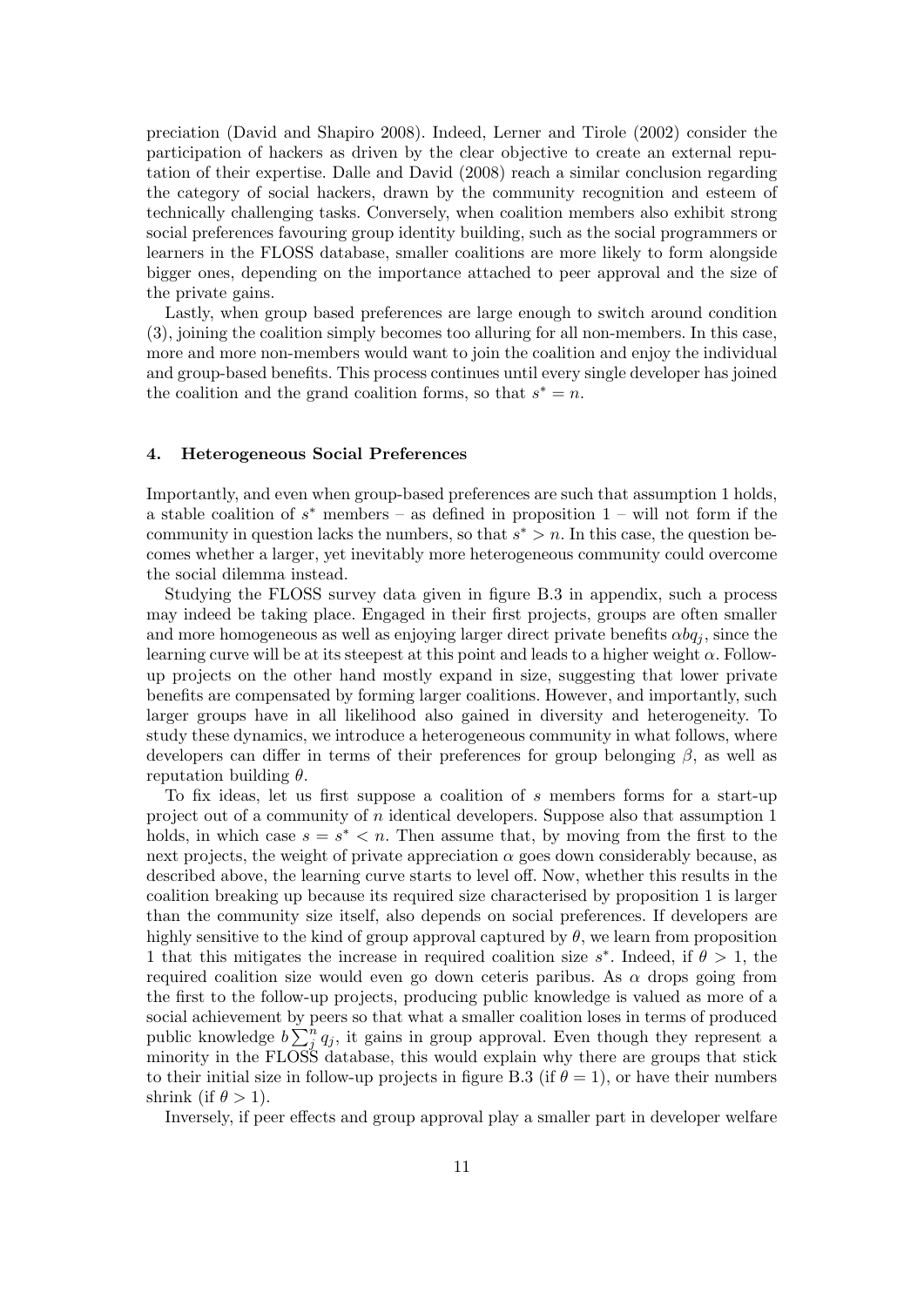so that  $\theta < 1$ , the required coalition size is more likely to exceed the community's size after a considerable drop in  $\alpha$ , leading to a situation where  $s^* > n$ . But does this mean all further cooperation is ruled out? As mentioned above, The FLOSS data in figure B.3 point in the opposite direction, as cooperation in a majority of cases takes on larger forms in larger coalitions for follow-up projects. Indeed, other communities may join the ranks of our first community, which would come out reinforced as a result. The only remaining question is then whether such heterogeneous, merged communities can support stable coalitions. We investigate in what follows.

Assume a first community of  $n_1$  developers has stronger social preferences for group belonging  $\overline{\beta}$  than for group approval  $\theta$  so that  $\theta < \overline{\beta} < 1$ , where the latter inequality is in line with the intuition underpinning assumption 1. Applying (5), internal stability is then established if for each member of the coalition we have that

$$
u_{1i}^M(s_1) = s_1b + \alpha b - c + (\overline{\beta} + (b - \alpha b)\underline{\theta}) \ge 0 = u_{1i}^{NM}(s_1 - 1).
$$
 (9)

Now consider a second community which, for the sake of simplicity, has exactly the opposite preferences as compared to the first community, so that  $\theta = \beta$  and  $\overline{\theta} = \overline{\beta}$ . Internal stability for this second community then requires that

$$
u_{2i}^M(s_2) = s_2b + \alpha b - c + \left(\underline{\beta} + (b - \alpha b)\overline{\theta}\right) \ge 0 = u_{2i}^{NM}(s_2 - 1). \tag{10}
$$

Following proposition 1, both (9) and (10) implicitly define the stable coalition size for each community respectively. Next, we assume these are such that  $s_2^* > n_2$  and  $s_1^* > n_1$  after completion of a start-up project. This reflects a considerable decrease of  $\alpha$  moving towards follow-up or second projects, where the flattening of the learning curve again requires larger public benefits to compensate for smaller private benefits, and thus brings about larger coalitions since we have assumed above that  $\theta < 1$ . Assuming furthermore that the parameter values of our model implied that  $s_1^* = s_2^*$ during the start-up project, we know from proposition 1 that  $s_1^* > s_2^*$  after the drop in  $\alpha$ , since  $\theta > \underline{\theta}$ . Suppose now that both communities decide to merge for a follow-up project, so that  $n = n_1 + n_2$ . The stable coalition would then be characterised by

$$
s^* = s_1^* = \frac{c - \alpha b - (\overline{\beta} + (b - \alpha b)\underline{\theta})}{b},\tag{11}
$$

if, of course,  $s^* < n$ . Logically,  $s^*$  yields an internally as well as externally stable coalition for the community counting  $n_1$  developers, since (11) follows from (9). For the second community on the other hand, a smaller coalition size  $s_2^*$  defined by (10), would already have ensured stability. However, in our merged setting a coalition of size  $s^*$  given by (11) is internally stable for this second community as well, since for all coalition members of this community we have that

$$
u_{2i}^M(s^*) = s^*b + \alpha b - c + \left(\underline{\beta} + (b - \alpha b)\overline{\theta}\right) \ge 0 = u_{2i}^{NM}(s^* - 1),\tag{12}
$$

where the last equality,  $u_{2i}^{NM}(s^* - 1) = 0$  holds for the simple reason that at size  $(s^* - 1)$ , coalition members hailing from our first community with  $n_1$  developers will defect without exception. Under complete and perfect information, the  $n_2$  developers of the second community take this potential breakdown of cooperation into account, and act accordingly by contributing. Lastly, because  $s_1^* > s_2^*$ , the coalition characterised by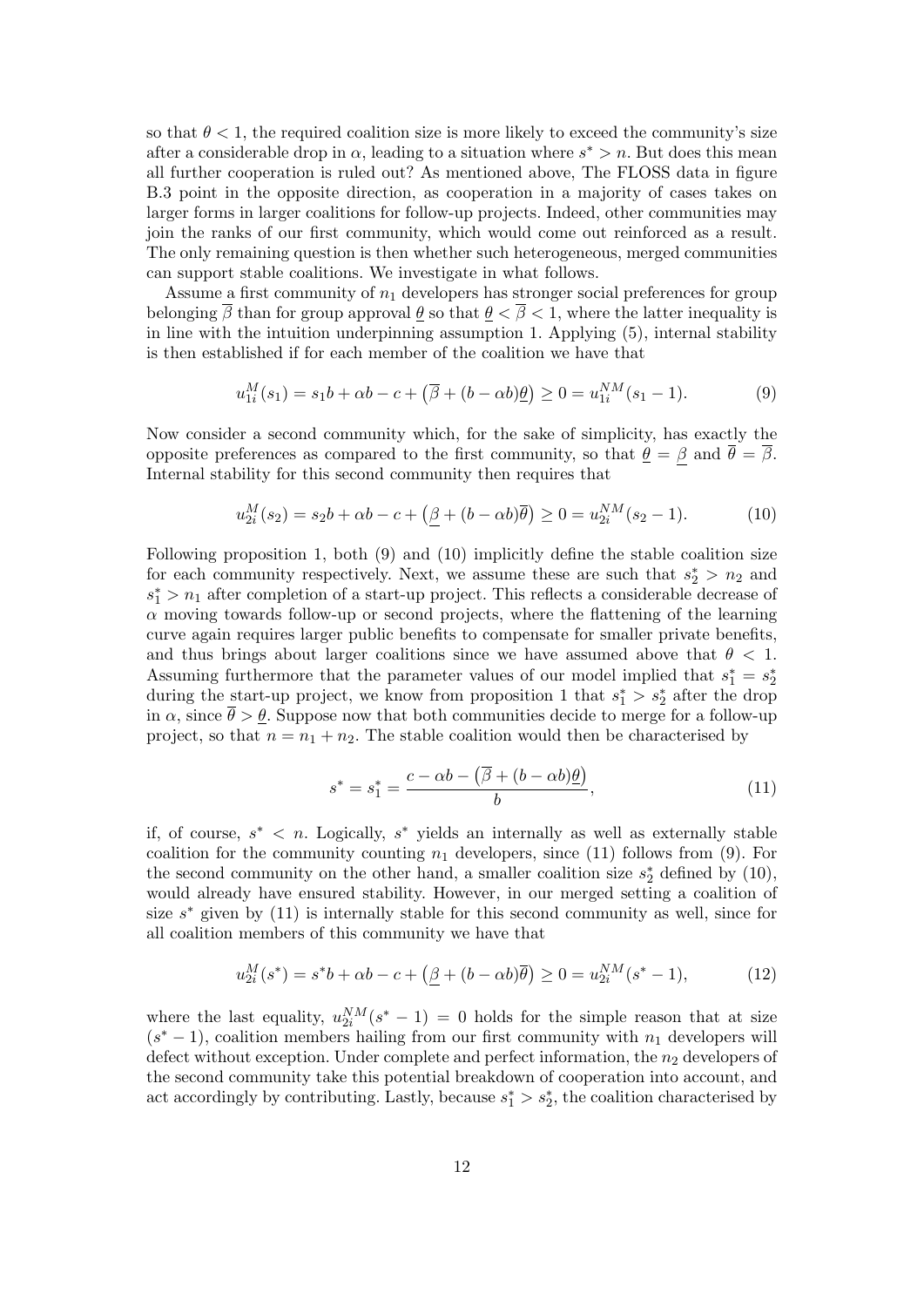(11) will also be externally stable with respect to developers of this second community. We generalise these findings in proposition 2.

**Proposition 2.** Let  $s_1^*$  and  $s_2^*$  be the stable coalition sizes emerging from two communities of developers, which are different in terms of social preferences so that  $s_1^* > s_2^*$ . Furthermore, assume both communities are insufficiently large for the coalitions to form separately, so that  $s_1^* > n_1$  and  $s_2^* > n_2$ . The merged community  $n = n_1 + n_2$ then gives rise to:

- (1) A stable coalition of size  $s^* = s_1^*$ , if  $n \geq s_1^*$
- (2) Non-cooperation if  $n < s_1^*$

To put our findings in more general terms, proposition 2 predicts that mixed coalitions of heterogeneous agents will be stable, even when smaller, more homogeneous coalitions fail to form. Consequently, smaller groups with homogeneous preferences can overcome the social dilemma by broadening their base, resulting in larger coalitions made up out of diverse sub-groups.

Lastly, we can show under which conditions proposition 2 carries over to a setting where assumption 1 does not hold, in which case we would start off with grand coalitions. Suppose assumption 1 does not hold for both communities, because of very pronounced group-based social preferences. We then get

$$
b + \alpha b - c + (\beta + (b - \alpha b)\theta) \ge 0.
$$
 (13)

In this case  $s_1^* = n_1$  and  $s_2^* = n_2$ , and the only stable coalitions would be the grand coalitions. Any difference between the heterogeneous communities at this point, would derive strictly from differences in *community* size *n*.

As soon as private benefits  $\alpha$  decrease after the first start-up projects however, (13) could tilt the other way if  $\theta > 1$ . In this case, the stable coalition size will no longer be equal to the community size, and the question becomes whether

$$
s_1^* \lessgtr n_1 \text{ and } s_2^* \lessgtr n_2. \tag{14}
$$

If the required coalition size for follow-up projects exceeds the community size in both cases, which is the premise for proposition 2, we are back in the situation we described before. Of course, in the opposite case coalition sizes would actually shrink in followup projects. This would then further rationalise the remaining follow-up flows coming out of the FLOSS data. The same goes for a setting where  $\theta \leq 1$  and (13) continues to hold if  $\alpha$  decreases, in which case the coalition size remains unchanged going from one project to another.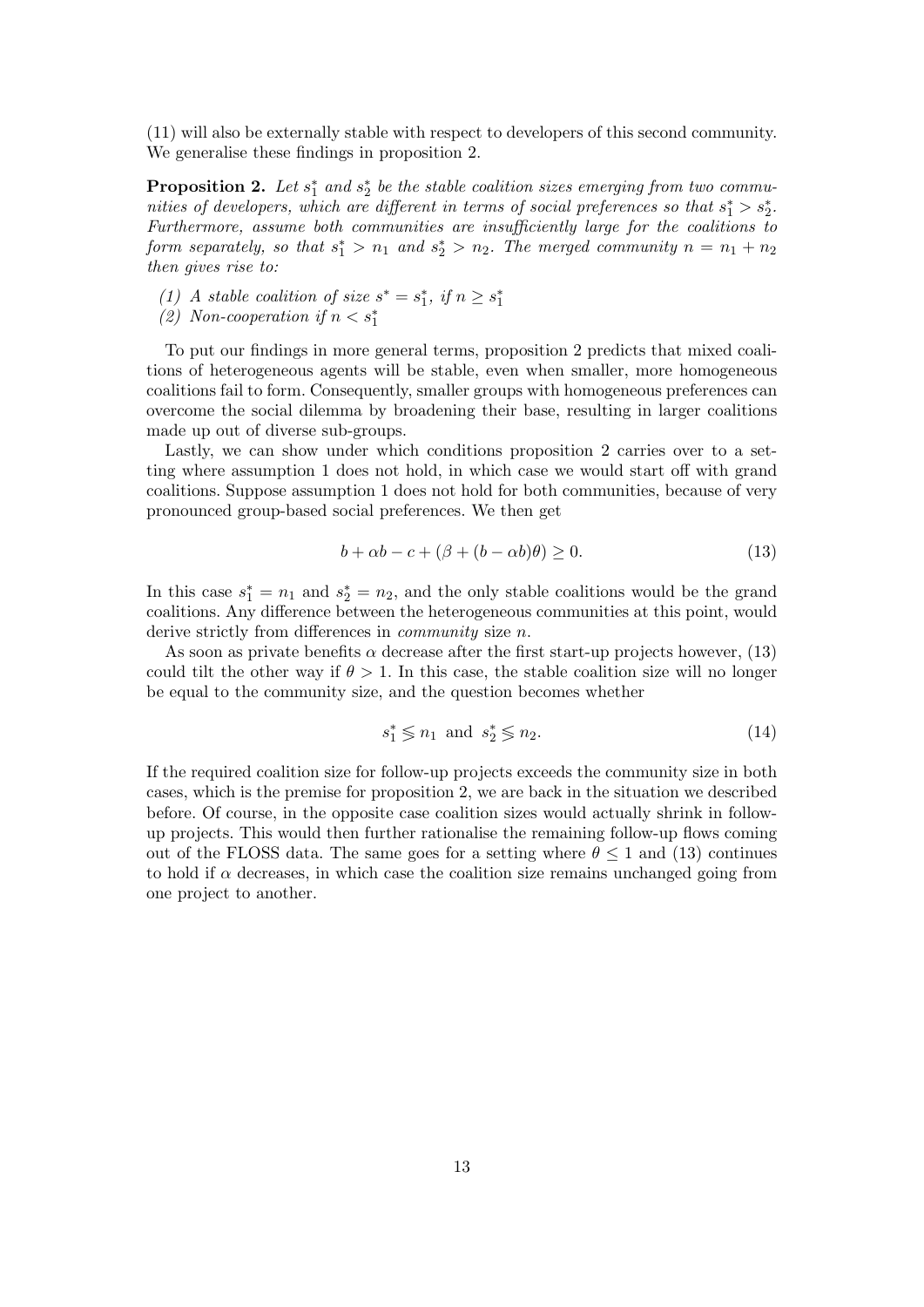# 5. Conclusion

This paper has concentrated on the process of production and dissemination of public knowledge goods in the context of technological innovation generated by coalitions of innovators in networked innovation systems. In particular, we have analysed the ambiguity of private non-market benefits in fostering coalition formation to produce publicly available technological knowledge used in collaborative scientific research, such as open source software or large-scale public databases, which play an important role in contemporary life science research and innovation. Such private benefits to individual innovators contributing to these intangible research assets are considered as an important driver for the proliferation of pooled knowledge goods in distributed innovation networks. Private benefits to contributors that have been partially studied in the literature are of two kinds: (1) direct private benefits such as individual problem solving or higher citation rates for researchers; (2) satisfaction of social preferences such as group belonging, group identity, pro-social individual reputation and status.

In the current literature on coalition formation for public good provision, the effect of these two kinds of benefits tied in knowledge production is mostly considered to bring about smaller, stable coalition sizes. No theoretical explanation of the fact that, in some cases, the increase in focus on private non-market benefits to individual scientists lead to smaller coalitions and, in some cases, to larger ones is provided in the literature. To build a more general model, this paper integrated the theory of public goods and a social psychological model of group related social preferences into coalition theory. This allowed us to show the contrasted effects of social group identity and social approval/disapproval of individual pro-social attitudes on the coalition formation in networked innovation systems. The presence of agents giving high value to their individual pro-social reputation within a social network can make larger coalitions necessary in order to keep coalition formation stable.

Even though we used a dataset from open source software collaborations for testing our model, the model is a general one and therefore the results of the analysis apply to a broad set of voluntary pooled public knowledge goods,. This comparison shows that the integration of social psychology in public good theory is relevant for understanding community formation behavior in this field. In addition, the model predicts that mixed coalitions of heterogeneous agents can be stable even when smaller, more homogeneous coalitions fail to form. This also contains an important lesson for the building of research collaborations in digitally networked life science research. Indeed, building multi-purpose, more heterogeneous, networks might be essential in many cases of upscaling of voluntary contributed pools of intangible knowledge assets. The latter is also corroborated by the literature on the importance of bridging social capital and the role of knowledge brokers in large-scale science networks (Tortoriello et al. (2012); Phelps et al. (2012)). However, additional empirical research is needed to further corroborate this finding.

#### Disclosure statement

We gratefully acknowledge co-funding from the European Commission, under the contract of three PF7-projects, including MICRO B3 (Grant agreement 28758), BIOMOT (grant agreement 282625), GENCOMMONS (ERC grant agreement 284) and cofunding from the National Science Foundation (MIS Global Science Commons). Melindi-Ghidi gratefully acknowledges the support of the A\*MIDEX project (n. ANR-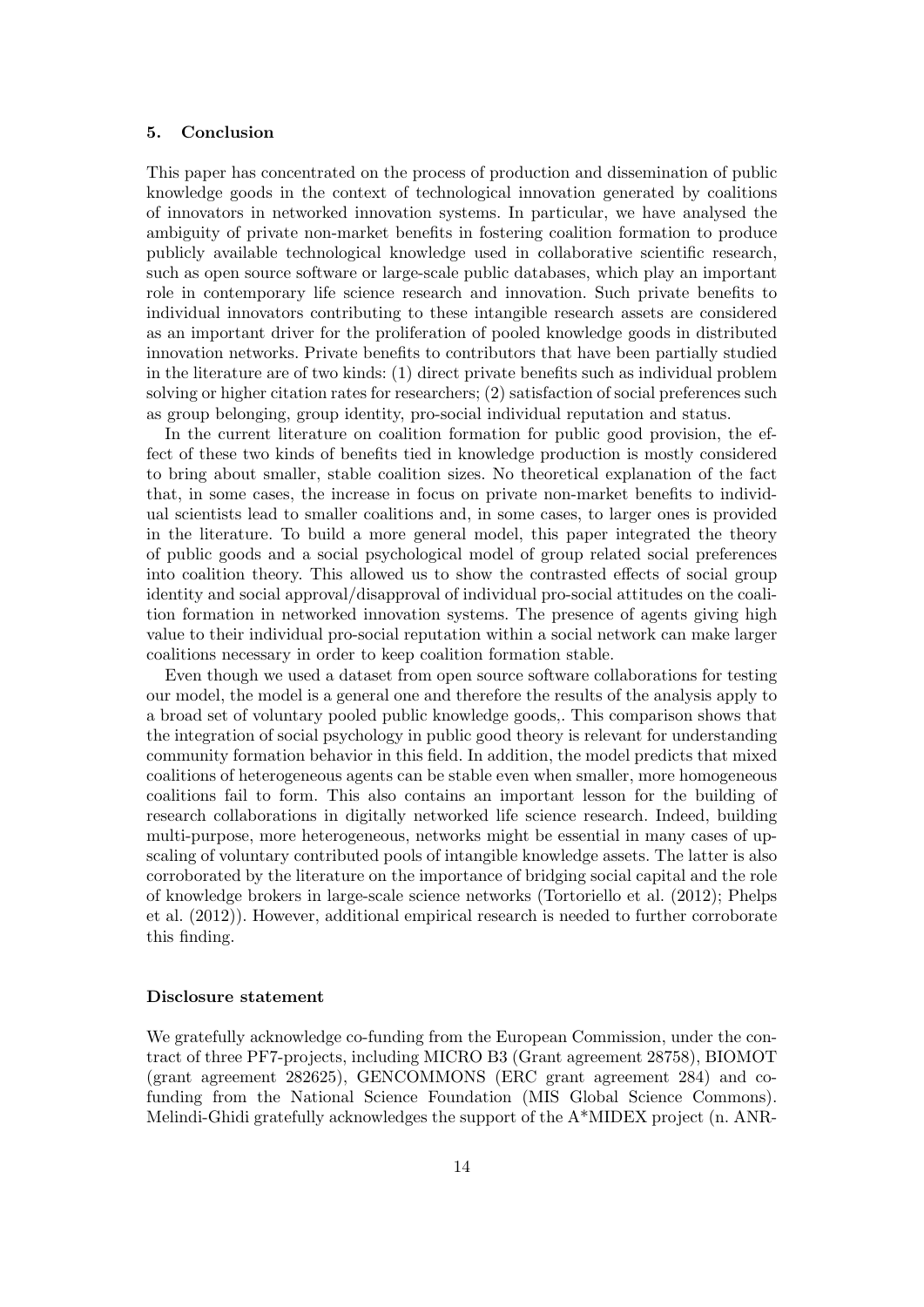11-IDEX-0001-02) and the FamPol project (n. ANR-14-FRAL-0007), both funded by the French National Research Agency (ANR). Sas thankfully recognises the financial support of the 'Steunpunt Beleidsrelevant Onderzoek Fiscaliteit en Begroting', funded by the Flemish government.

No potential conflict of interest was reported by the authors.

#### Notes

<sup>1</sup>We also refer to Swan and Scarbrough (2005), for an exhaustive literature review on networked innovation. <sup>2</sup>As shown by Harison and Cowan (2004), open-source software projects have also become relevant to firms in the sense that a certain degree of disclosure of development processes can boost profit-margins when revenues are responsive to this kind of 'openness'.

<sup>3</sup>David and Keely (2003) e.g., use the same definition of coalition-building ("network" formation) used in our paper. However, they model the process of coalition formation among research units that seek competitive funding from a supra-regional program, rather than developing new technology.

<sup>4</sup> See e.g. Lessig (2001), Benkler (2006), Hess et al. (2008), or David (2008).

<sup>5</sup>The latter however does not imply that the core group of developers remains invariably composed of the exact same people over time, as shown by Dalle and David (2008) in a simulation model of large-scale open source software projects. Because of this 'turnover' of developers, the core group is more accurately described as a 'quasi-stable' community of agents, which nonetheless always has the appropriate size to intervene in the accessible parts of the code-base requiring further development.

<sup>6</sup>As has been shown elsewhere, this joint public/private character can have different effects on contributions. If the private benefit has a market substitute, the joint character can undermine the willingness to contribute to the public good in situations where the market price of the substitute is sufficiently low (Cornes and Sandler 1984). See also Andreoni (1988), Kotchen (2006, 2009) and Vicary (1997, 2000) for opposite effects in the absence of market substitutes.

<sup>7</sup>More generally, the private benefits to voluntary cooperation in this context are emphasised in many other studies of public knowledge goods. One can think for example of open access databases with tailor-made data management tools that benefit specific communities and individuals (David 2005), or hybrid funding arrangements – including both market and non-market tools – for openly available culture products on the internet (Lessig 2008).

<sup>8</sup>This individual level need not be purely self-interested in the negative sense of the word, but can also have an altruistic quality. See e.g. Gächter et al. (2010) and Garriga et al. (2012) for a discussion on the effects of inequality aversion, fairness and reciprocity in the private-collective context.

 $9A$ long these lines, (Benkler 2006) has found that, in mixed or complex incentive schemes, such as those at stake in these large-scale digital collaboration networks, participants are driven more by social motivations (especially reputational benefits) and intrinsic motivations (such as ethics, curiosity, and other personal values) than by the prospect of direct monetary rewards alone. In the life sciences, where potential commercial rewards from basic research are always a factor, especially with regard to university-driven research, Allarakhia found that the reciprocity benefits to be gained from participation in research consortia, are often the key motivational factor (Allarakhia et al. 2010).

<sup>10</sup>Hoel (1992), Carraro and Siniscalco (1993) or Barrett (1994) laid the groundwork here, followed by e.g. Barrett (2003), Ulph (2004) or Kolstad (2007). Finus (2008) or Hovi et al. (2015) provide a survey of this large body of literature.

<sup>11</sup>David and Keely (2003) evaluate alternative possible external public R&D funding rules to determine the impact on coalition formation.

<sup>12</sup>See e.g. also Kosfeld et al.  $(2009)$  or McEvoy  $(2010)$  on this issue.

<sup>13</sup>In Sandler and Arce (2007), such impure public good production is set in the context of international development cooperation. Here, donor countries can also derive private benefits – e.g. through the sale of technology – in addition to the global public good benefits related to the increase in economic development and poverty alleviation. Finus and Rübbelke (2013) go on to study such 'ancillary benefits' of public good provision in a setting of international environmental agreements.

<sup>14</sup>A Nash equilibrium in this membership game is therefore a set of announcements for which no developer will do better by unilaterally changing his or her announcement.

<sup>15</sup>See e.g. Hoel (1992), Carraro and Siniscalco (1993), Barrett (1994) or Kolstad (2007). For the implications of the formation of multiple coalitions, see Carraro (2003), or Hovi et al. (2015) for a discussion.

<sup>16</sup>Note furthermore that under the current specification it is possible for private benefits to outweigh public benefits, to the extent that the reputation effect becomes negative if  $\alpha > 1$  in (1). Comparing both equations in (1), developer welfare could consequently be lower when producing inside the coalition as opposed to outside, given certain parameter values. However, since we have modeled the game in such a way that it never pays for developers to produce public knowledge outside of the coalition, this possibility does not affect our equilibrium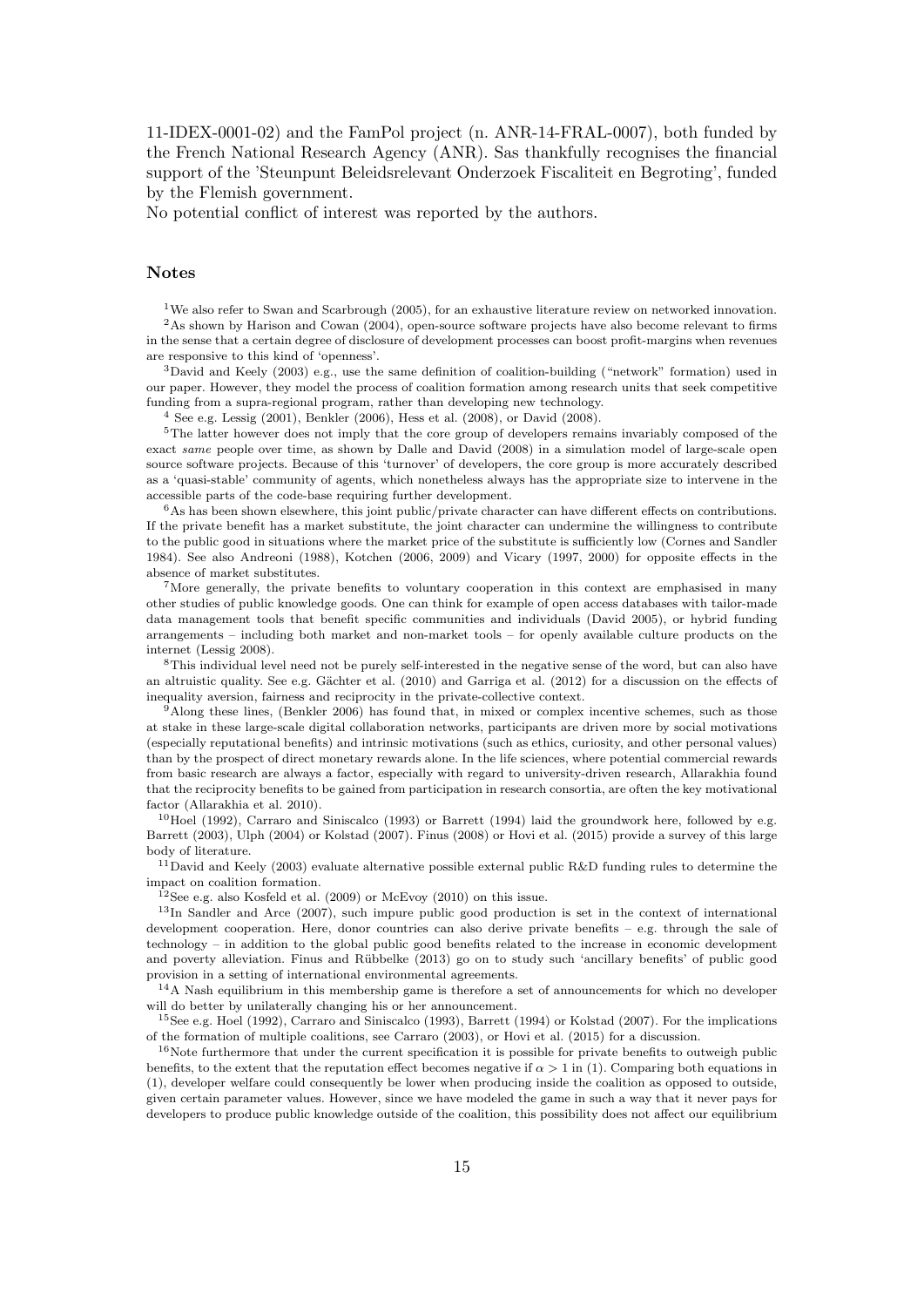results. Indeed, if the coalition is profitable and internally stable – as defined in section 3.2 and resulting from assumptions 2 and 3, and expression  $(4)$  – no developer j inside the coalition will have the incentive to leave, whilst no developer  $i$  outside of the coalition will want to produce on his own. The situation where e.g.  $u_i = \sum_j^s q_j - cq_i + \alpha bq_i$  thus never presents itself. In subgame perfect equilibrium, welfare for developers i outside of the stable coalition is simply  $u_i = \sum_j^{s-i} q_j$ , and will always be larger than welfare inside the coalition because of the internal and external stability implicitly imposed by assumption 3. If one coalition member were to leave the stable coalition to reap these higher benefits however, cooperation breaks down and overall welfare would be zero. See also footnote 19 on the importance of the threat point to micro-found such an outcome in a non-cooperative setting.

<sup>17</sup>By construction of our finite strategy game, the non-cooperative Nash equilibrium will be unique. With  $R(q) = {\hat{q} = (\hat{q}_1...\hat{q}_n)}$  the vector correspondence of best responses to the strategy profile  $q = (q_1...q_n)$  – where  $\hat{q}_i$  is a best response to  $(q_1, \ldots q_{i-1}, q_{i+1}, \ldots, q_n)$  for each  $i$  – and given that  $R(q)$  is upper semi-continuous and convex-valued, we know by Kakutani's fixed point theorem there is some  $q^o \in R(q)$ . Given assumption 2, we also know this equilibrium strategy profile is unique.

<sup>18</sup>This assumption is not essential, any bargaining solution in the literature would deliver similar results.

<sup>19</sup>As is well known, an outcome under axiomatic Nash bargaining is liable to suppress many details of the decision making process. In order to rationalise such an outcome using a more strategic approach, the disagreement point is of vital importance. The seminal work of Binmore et al. (1986) for example, presents a non-cooperative bargaining model of alternating offers which describes the bargaining process – including initial bargaining positions and motives – explicitly. The bargaining motive identified by Binmore et al. (1986) which arguably resonates the most with our setting of networked innovation, relates to the fear of losing the opportunity to reach an agreement if negotiations are drawn out for too long. In this line of reasoning, the threat point can be thought of in its literal sense: in the event of a breakdown of the bargaining process the opportunity developers jointly strive to exploit will be lost, as not a single developer will produce. The threat of breakdown could for example come from another network of developers reaching an agreement sooner, thus gaining first-mover advantage whilst developers of the first community are still bargaining.

<sup>20</sup>Building on d'Aspremont et al. (1983), Donsimoni et al. (1986) shows that stable coalitions exist under fairly general conditions. Alternative notions of stability leading to potentially larger coalitions, such as 'farsighted stability', are considered by Osmani and Tol (2009) and in Carraro (2003).

## References

- Abdirahman, Z.-Z., Cherni, M., and Sauvée, L. (2014). Networked innovation: a concept for knowledge-based agrifood business. Journal on Chain and Network Science, 14(2):83–93.
- Allarakhia, M., Marc Kilgour, D., and David Fuller, J. (2010). Modelling the incentive to participate in open source biopharmaceutical innovation.  $R\&d$  Management, 40(1):50–66.
- Andreoni, J. (1988). Privately provided public goods in a large economy: the limits of altruism. Journal of public Economics, 35(1):57–73.
- Arrow, K. (1962). Economic welfare and the allocation of resources for invention. In The rate and direction of inventive activity: Economic and social factors, pages 609–626. Princeton University Press.
- Barrett, S. (1994). Self-enforcing international environmental agreements. Oxford Economic Papers, pages 878–894.
- Barrett, S. (2003). Environment and Statecraft: The Strategy of Environmental Treaty-Making: The Strategy of Environmental Treaty-Making. Oxford University Press.
- Benkler, Y. (2006). The wealth of networks: How social production transforms markets and freedom. Yale University Press.
- Binmore, K., Rubinstein, A., and Wolinsky, A. (1986). The nash bargaining solution in economic modelling. The RAND Journal of Economics, pages 176–188.
- Blader, S. L. and Tyler, T. R. (2009). Testing and extending the group engagement model: linkages between social identity, procedural justice, economic outcomes, and extrarole behavior. Journal of Applied Psychology, 94(2):445.
- Bolton, G. E., Katok, E., and Ockenfels, A. (2005). Cooperation among strangers with limited information about reputation. Journal of Public Economics, 89(8):1457–1468.
- Carraro, C. (2003). The endogenous formation of economic coalitions. Edward Elgar Publishing.
- Carraro, C. and Siniscalco, D. (1993). Strategies for the international protection of the envi-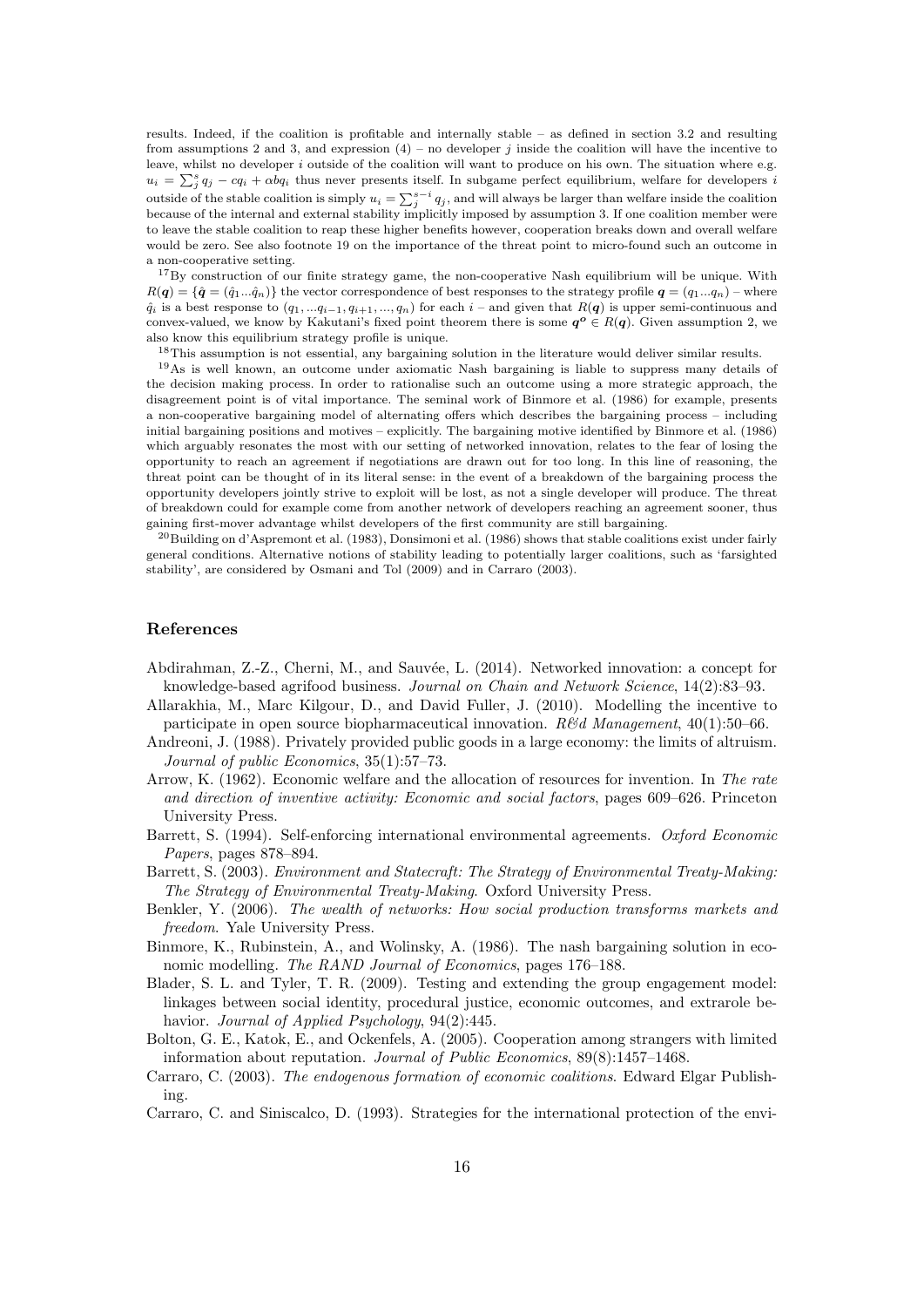ronment. Journal of public Economics, 52(3):309–328.

- Cornes, R. and Sandler, T. (1984). The theory of public goods: Non-nash behaviour. Journal of Public Economics, 23(3):367–379.
- Cornes, R. and Sandler, T. (1994). The comparative static properties of the impure public good model. Journal of public economics, 54(3):403–421.
- Dahlander, L. and McKelvey, M. (2005). Who is not developing open source software? nonusers, users, and developers. Economics of Innovation and New Technology, 14(7):617–635.
- Dalle, J.-M. and David, P. A. (2008). Motivation and coordination in libre software development: a stygmergic simulation perspective on large community-mode projects. DRUID-SCANCOR Conference Papers, Stanford University, pages 7–24.
- d'Aspremont, C., Jacquemin, A., Gabszewicz, J. J., and Weymark, J. A. (1983). On the stability of collusive price leadership. Canadian Journal of economics, pages 17–25.
- David, P. and Keely, L. (2003). The endogenous formation of scientific research coalitions. Economics of Innovation and New Technology, 12(1):93–116.
- David, P. A. (2005). Koyaanisqatsi in cyberspace: The economics of an "out-of-balance" regime of private property rights in data and information. International Public Goods and Transfer of Technology under a Globalized Intellectual Property Regime, pages 1–103.
- David, P. A. (2008). The historical origins of "open science": an essay on patronage, reputation and common agency contracting in the scientific revolution. Capitalism and Society, 3(2).
- David, P. A. and Shapiro, J. S. (2008). Community-based production of open-source software: What do we know about the developers who participate? Information Economics and Policy, 20(4):364–398.
- Dedeurwaerdere, T., Melindi-Ghidi, P., and Broggiato, A. (2016). Global scientific research commons under the nagoya protocol: Towards a collaborative economy model for the sharing of basic research assets. Environmental Science & Policy, 55:1-10.
- Donsimoni, M.-P., Economides, N. S., and Polemarchakis, H. M. (1986). Stable cartels. International economic review, pages 317–327.
- Finus, M. (2008). Game theoretic research on the design of international environmental agreements: Insights, critical remarks, and future challenges. International Review of Environmental and Resource Economics, 2(1):29–67.
- Finus, M. and Rübbelke, D. T. (2013). Public good provision and ancillary benefits: The case of climate agreements. Environmental and Resource Economics, 56(2):211–226.
- Gächter, S., von Krogh, G., and Haefliger, S. (2010). Initiating private-collective innovation: The fragility of knowledge sharing. Research Policy, 39(7):893–906.
- Garriga, H., Aksuyek, E., Hacklin, F., and von Krogh, G. (2012). Exploring social preferences in private–collective innovation. Technology Analysis & Strategic Management,  $24(2):113-$ 127.
- Hardy, C., Phillips, N., and Lawrence, T. B. (2003). Resources, knowledge and influence: The organizational effects of interorganizational collaboration. Journal of management studies, 40(2):321–347.
- Harison, E. and Cowan, R. (2004). On substitution of intellectual property and free disclosure: an analysis of r&d strategies in software technologies. Economics of Innovation and New Technology, 13(5):477–487.
- Hess, C. and Ostrom, E. (2007). A framework for analyzing the knowledge commons.
- Hess, C., Ostrom, E., and McCombs, G. M. (2008). Understanding knowledge as a commons: From theory to practice. College and Research Libraries, 69(1):92–94.
- Hippel, E. v. and Krogh, G. v. (2003). Open source software and the "private-collective" innovation model: Issues for organization science. Organization science,  $14(2):209-223$ .
- Hoel, M. (1992). International environment conventions: the case of uniform reductions of emissions. Environmental and Resource Economics, 2(2):141-159.
- Holländer, H. (1990). A social exchange approach to voluntary cooperation. The American Economic Review, pages 1157–1167.
- Hovi, J., Ward, H., and Grundig, F. (2015). Hope or despair? formal models of climate cooperation. Environmental and resource economics, 62(4):665–688.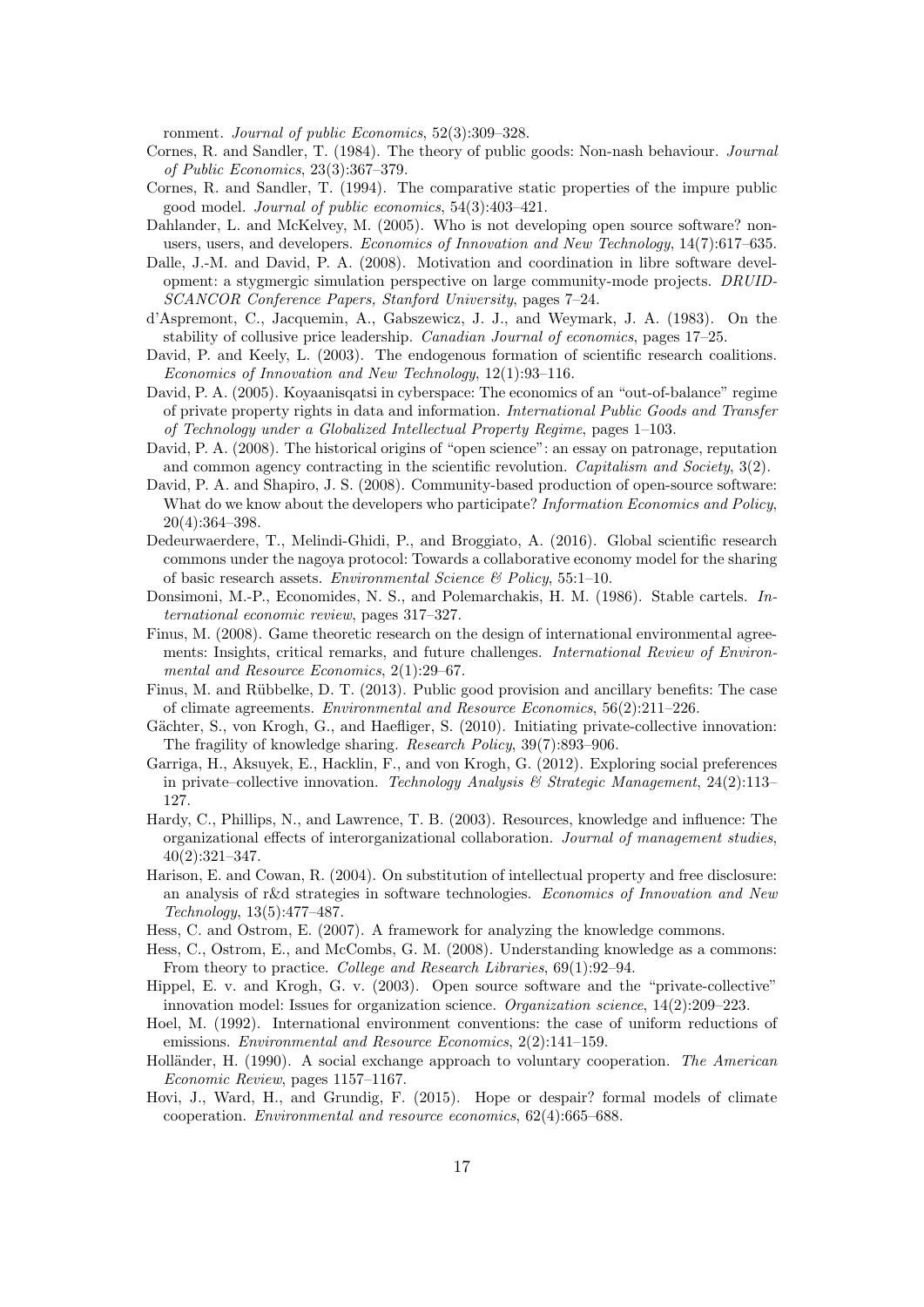- Kolstad, C. D. (2007). Systematic uncertainty in self-enforcing international environmental agreements. Journal of Environmental Economics and Management, 53(1):68–79.
- Kosfeld, M., Okada, A., and Riedl, A. (2009). Institution formation in public goods games. The American Economic Review, pages 1335–1355.
- Kotchen, M. J. (2006). Green markets and private provision of public goods. Journal of Political Economy, 114(4):816–834.
- Kotchen, M. J. (2009). Voluntary provision of public goods for bads: A theory of environmental offsets. The Economic Journal, 119(537):883–899.
- Lakhani, K. R. and Wolf, R. G. (2003). Why hackers do what they do: Understanding motivation and effort in free/open source software projects.
- LePine, J. A., Erez, A., and Johnson, D. E. (2002). The nature and dimensionality of organizational citizenship behavior: a critical review and meta-analysis. Journal of applied psychology, 87(1):52.
- Lerner, J. and Tirole, J. (2002). Some simple economics of open source. The journal of industrial economics, 50(2):197–234.
- Lessig, L. (2001). The future of ideas: The fate of the commons in a connected world, random house. New York.
- Lessig, L. (2008). Remix: making art and commerce thrive in the hybrid economy penguin press. New York.
- McEvoy, D. M. (2010). Not it: opting out of voluntary coalitions that provide a public good. Public Choice, 142(1-2):9–23.
- Osmani, D. and Tol, R. (2009). Toward farsightedly stable international environmental agreements. Journal of Public Economic Theory, 11(3):455–492.
- Phelps, C., Heidl, R., and Wadhwa, A. (2012). Knowledge, networks, and knowledge networks a review and research agenda. Journal of Management, 38(4):1115–1166.
- Phillips, N., Lawrence, T. B., and Hardy, C. (2000). Inter-organizational collaboration and the dynamics of institutional fields. Journal of management studies, 37(1).
- Powell, W. W., Koput, K. W., and Smith-Doerr, L. (1996). Interorganizational collaboration and the locus of innovation: Networks of learning in biotechnology. Administrative science quarterly, pages 116–145.
- Raymond, E. (1999). The cathedral and the bazaar. Knowledge, Technology & Policy, 12(3):23– 49.
- Reichman, J. H., Dedeurwaerdere, T., and Uhlir, P. F. (2016). Governing Digitally Integrated Genetic Resources, Data, and Literature: Global Intellectual Property Strategies for a Redesigned Microbial Research Commons. Cambridge University Press.
- Reichman, J. H. and Uhlir, P. F. (2003). A contractually reconstructed research commons for scientific data in a highly protectionist intellectual property environment. Law and Contemporary Problems, pages 315–462.
- Sandler, T. and Arce, D. G. (2007). New face of development assistance: public goods and changing ethics. Journal of International Development, 19(4):527–544.
- Schweik, C. M. and English, R. C. (2012). Internet success: a study of open-source software commons. MIT Press.
- Sie, R., Bitter-Rijpkema, M., and Sloep, P. (2009). Coalition formation in networked innovation: Directions for future research.
- Stiglitz, J. E. (1999). Knowledge as a global public good. Global public goods, 1(9):308–326.
- Suurmond, G., Swank, O. H., and Visser, B. (2004). On the bad reputation of reputational concerns. Journal of Public Economics, 88(12):2817–2838.
- Swan, J. and Scarbrough, H. (2005). The politics of networked innovation. Human relations, 58(7):913–943.
- Tortoriello, M., Reagans, R., and McEvily, B. (2012). Bridging the knowledge gap: The influence of strong ties, network cohesion, and network range on the transfer of knowledge between organizational units. Organization Science, 23(4):1024–1039.
- Ulph, A. (2004). Stable international environmental agreements with a stock pollutant, uncertainty and learning. Journal of Risk and Uncertainty, 29(1):53–73.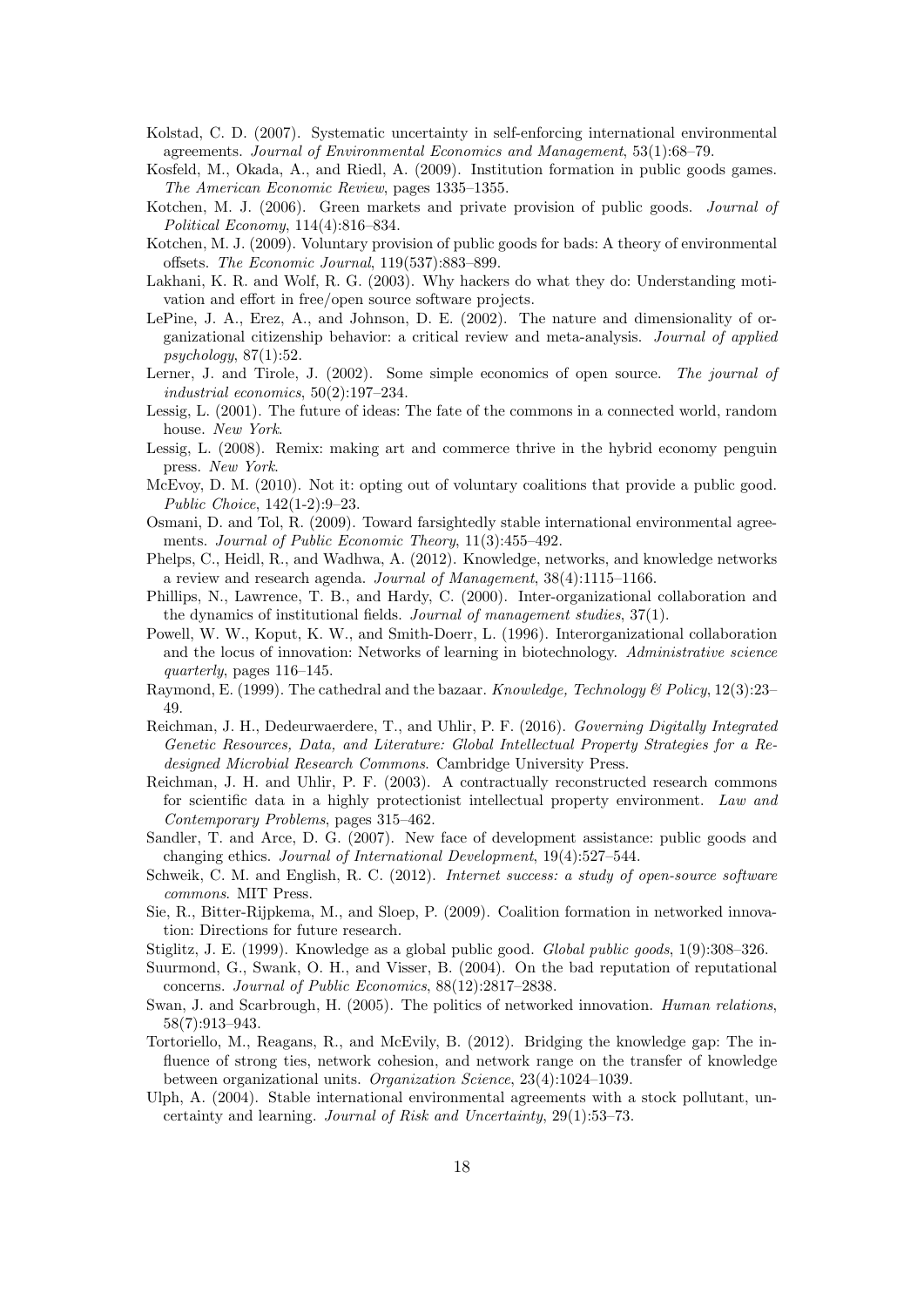- Vicary, S. (1997). Joint production and the private provision of public goods. Journal of Public Economics, 63(3):429–445.
- Vicary, S. (2000). Donations to a public good in a large economy. European Economic Review, 44(3):609–618.
- Wit, A. P. and Kerr, N. L. (2002). Me versus just us versus us all: categorization and cooperation in nested social dilemmas. Journal of personality and social psychology, 83(3):616.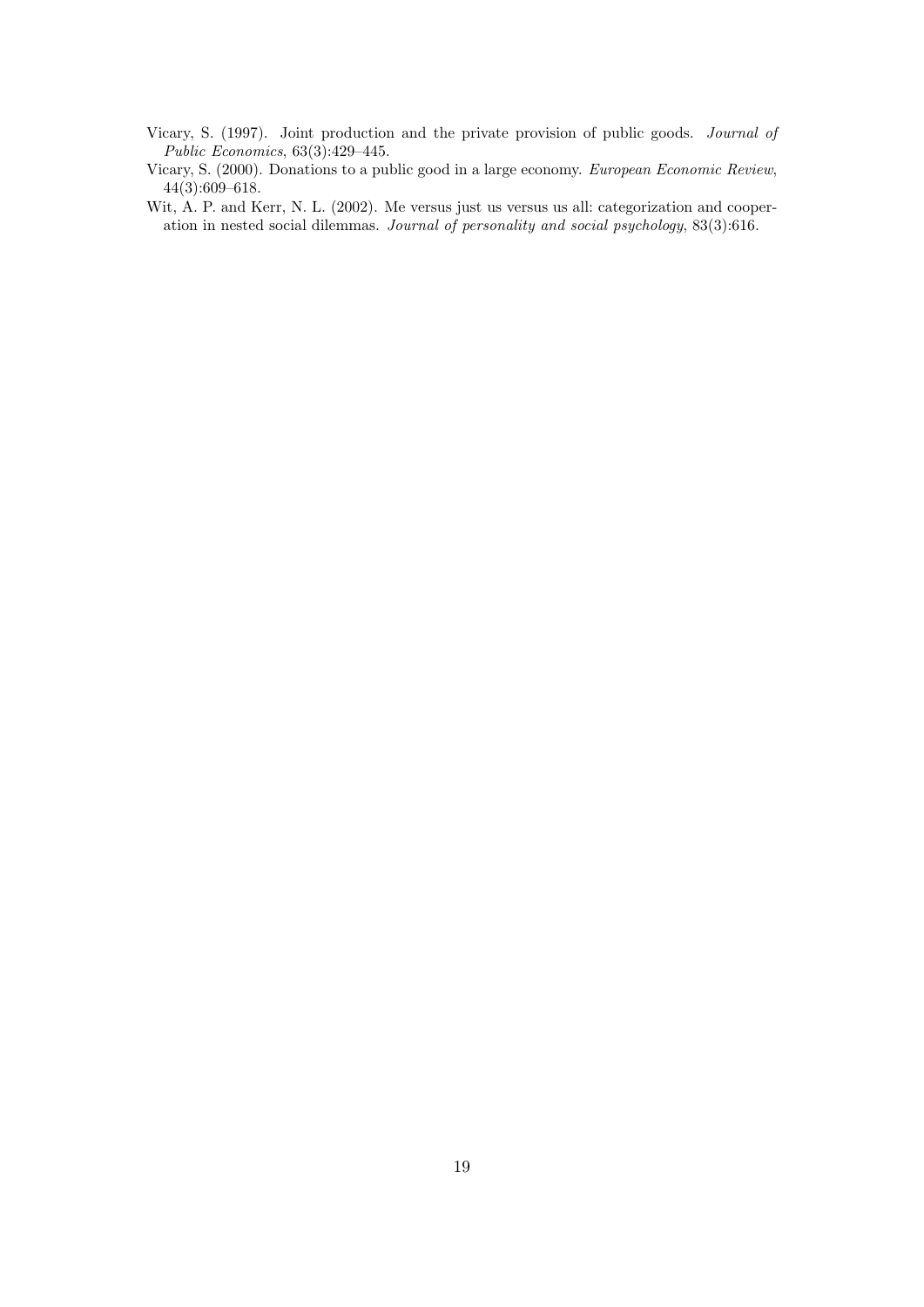# Appendix A. Proof of proposition 1

First, suppose one coalition member leaves a coalition of s members formed in our setup, and that the  $(s-1)$  members continue to produce because  $u_i^M(s-1) = (s-1) b +$  $\alpha b - c + (\beta + (b - \alpha b)\theta) \ge 0$  so that the free-rider receives a payoff of  $u_i^{NM}(s-1) =$  $(s - 1) b$ . Now, as defined in (5), internal stability requires

$$
u_i^M(s) = sb + \alpha b - c + (\beta + (b - \alpha b)\theta) \ge (s - 1) b = u_i^{NM}(s - 1),
$$
 (A1)

which boils down to

$$
u_i^M(s) = b + \alpha b - c + (\beta + (b - \alpha b)\theta) \ge 0,
$$
\n(A2)

and which we have ruled out under assumption 1.

We can then move on to the second case, where the  $(s - 1)$  remaining members cease production once the free-rider leaves because  $u_i^M(s-1) = (s-1)b + \alpha b - c +$  $(\beta + (b - \alpha b)\theta) < 0$ , with  $u_i^{NM}(s - 1) = 0$  as a result. Internal stability now requires that

$$
u_i^M(s) = sb + \alpha b - c + (\beta + (b - \alpha b)\theta) \ge 0 = u_i^{NM}(s - 1),
$$
 (A3)

which holds by our initial condition of profitability  $(4)$ , in effect rendering cooperation profitable in the first place. As a result, it is this second case which characterises an internally stable coalition. Setting  $s = s^*$  in (A3) and re-working, internal stability thus implies that

$$
s^* \ge \frac{c - \alpha b - (\beta + (b - \alpha b)\theta)}{b} \text{ and } s^* - 1 < \frac{c - \alpha b - (\beta + (b - \alpha b)\theta)}{b}.
$$
 (A4)

Otherwise put, s<sup>\*</sup> is the largest integer of the relation  $\frac{c-\alpha b-(\beta+(b-\alpha b)\theta)}{b}$ , or, s<sup>\*</sup>  $I\left(\frac{c-\alpha b-(\beta+(b-\alpha b)\theta)}{b}\right)$  $\left(\frac{b - \alpha b}{b}\right)$ . For any  $s > s^*$ , members would continue to produce after one member left the coalition, which cannot be an equilibrium as argued above. Contrarily, when  $s < s^*$ , members would not produce at all since production is not profitable, so no coalition would form.

Now, in order for the same coalition to be externally stable, (6) has to apply so that

$$
u_i^M(s+1) = (s+1)b + \alpha b - c + (\beta + (b - \alpha b)\theta) < sb = u_i^{NM}(s), \tag{A5}
$$

where the case of an internally stable coalition of  $(s+1)$  forming initially is again ruled out because of  $(7)$ . Re-writing  $(45)$  furthermore, we arrive at the initial condition given by (7). Consequently, and re-working (A4), the stable break-even point of profitability  $s^*$  in our setup is given by

$$
s^* = \frac{1}{\gamma} - \alpha - \left(\frac{\beta}{b} + (1 - \alpha)\theta\right),\tag{A6}
$$

where we write the marginal public benefit  $b$  of knowledge production in terms of costs of production  $\frac{b}{c}$  (=  $\gamma$ ), and where we approximate  $I\left(\frac{c-\alpha b-(\beta+(b-\alpha b)\theta)}{b}\right)$  $\frac{+(b-\alpha b)\theta)}{b}$  by  $c-\alpha b-(\beta+(b-\alpha b)\theta)$  $\frac{+(b-\alpha b)\theta)}{b}$ .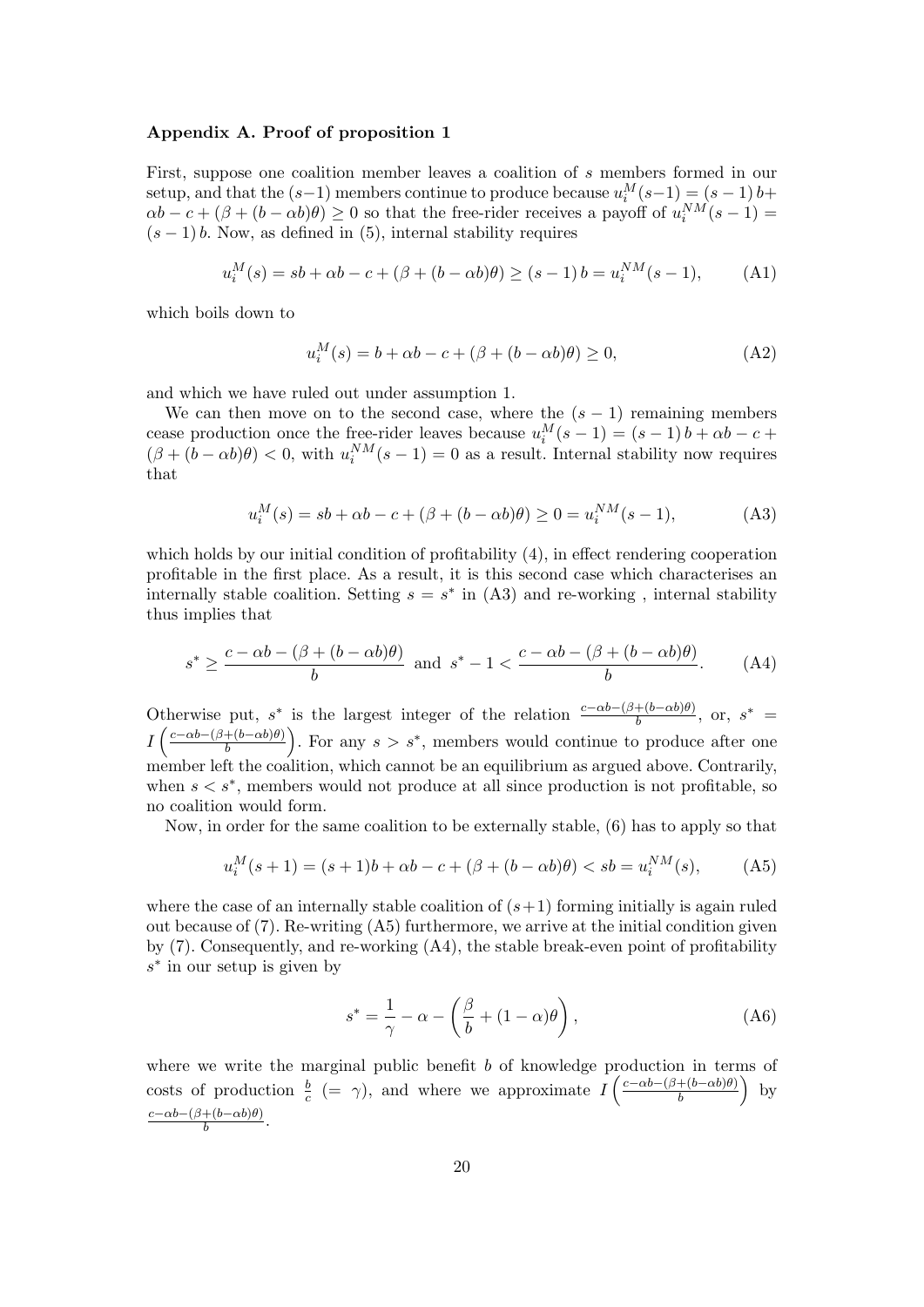Suppose now that social preferences are so pronounced that assumption 1 is no longer valid. In this case, internal stability is still guaranteed for every possible coalition  $s \leq n$ , as (A2) would hold across the board. External stability on the other hand, would be violated for every but one coalition: the grand coalition. Indeed, (A5) breaks down at every coalition size  $s < n$  in this case, as more and more non-members would want to join the coalition and enjoy the individual and group-based benefits. This process continues until every single developer has joined the coalition.

# Appendix B. Figures: the case of FLOSS developers

| Cluster | Profile                 | Key characteristics                                                                                                                                                    |
|---------|-------------------------|------------------------------------------------------------------------------------------------------------------------------------------------------------------------|
|         | <b>Professionals</b>    | Non-ideological, expert, self-employed or company-sponsored to collaborate on FLOSS projects                                                                           |
|         | <b>Aspiring hackers</b> | No need to modify existing code but like fixing bugs and learning new programs                                                                                         |
|         | Social learners         | Become better programmers, learn how programs work, work with like-minded, "give back to community," support<br><b>FLOSS</b> ideology                                  |
|         | Social<br>programmers   | Experienced, employment related needs to use, modify existing code and fix bugs; project choice influenced by social<br>connections with other developers              |
|         | "User-innovators"       | Modifying existing software unimportant, learning and interacting with like-minded others unimportant; wanted to<br>"give back to community," and launched own project |

Figure B1. Key characteristics of motivational clusters

Source: David and Shapiro, 2008, p. 384.

Figure B2. Distribution of small and large project participants by motivation profiles identified by cluster analysis of FLOSS-US survey respondent

| Cluster                        |    | Small project and large project<br>populatons only |               |              |
|--------------------------------|----|----------------------------------------------------|---------------|--------------|
|                                |    | Small $(1-2)$                                      | Large $(>29)$ | <b>Total</b> |
| 1 (Professionals)              | X. | 5.2                                                | 5.5           | 5.3          |
|                                | N  | 22                                                 | 10            | 32           |
| 2 (Aspiring hackers)           | X  | 7.6                                                | 16.7          | 10.3         |
|                                | N  | 32                                                 | 30            | 62           |
| 3 (Social learners)            | X  | 49.1                                               | 45.0          | 47.8         |
|                                | N  | 207                                                | 81            | 288          |
| 4 (Social programmers)         | X  | 14.0                                               | 12.8          | 13.6         |
|                                | N  | 59                                                 | 23            | 82           |
| 5 (User-innovators)            | X  | 24.2                                               | 20.0          | 22.9         |
|                                | Ν  | 102                                                | 36            | 138          |
| Total                          | X  | 100.0                                              | 100.0         | 100.0        |
|                                | N  | 422                                                | 180           | 602          |
| Pearson chi-squared(4)         |    |                                                    | 11.09         |              |
| Prob > chi-squared             |    |                                                    | 0.03          |              |
| Chi-squared goodness-of-fit(4) |    |                                                    | 60.75         |              |
| Prob > chi-squared             |    |                                                    | 0.00          |              |

Source: David and Shapiro, 2008, p. 394.